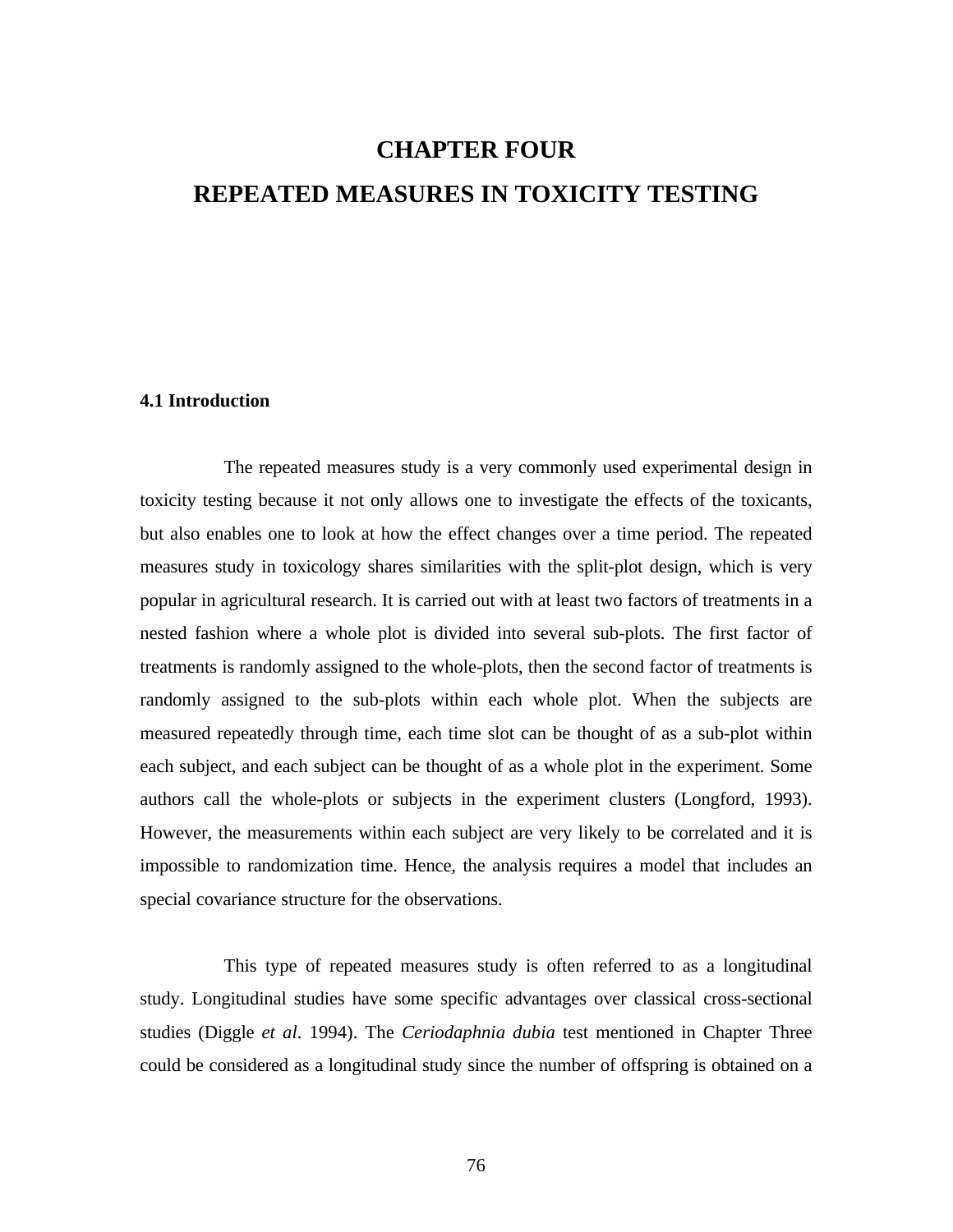daily basis. The practical problem again is the existence of mortality and the mixing of zeroes in the data. Moreover, the repeated measurements within the same subject would likely be correlated. The model proposed in the Chapter three only deals with the daily egg counts or the total egg counts. It does not address the repeated measure effect or the time effect of the experiment. With repeated measurements through time, there are different approaches that can be used. The purpose of this chapter is to examine the existing approaches and modify their application in longitudinal toxicity studies to handle the problem of mixing zeroes due to mortalities.

#### **4.2 Common approaches to Longitudinal Data**

 In general, there are three approaches to handle longitudinal data. The first one is the time-wise approach which is also the easiest way to handle longitudinal data. This approach treats each repeated measurement as an independent experiment and analyzes the data on a time by time basis. This is a rather straightforward approach, since any standard statistical method can be applied; for example, one can use a time by time ANOVA or a time by time regression analysis to examine the longitudinal data.

The second approach is the derived variable approach which summarizes the repeated values into one number and then analyzes the summary variable as a function of the treatments. This method is sometimes referred as the two-stage method which can be dated back to Wishart (1938). It works well when the covariates are independent of time. But, it is not very useful when the covariates change over time.

 The last approach is based on the generalized estimating equations (GEE) by Liang and Zeger (1986). This method combines estimating function theory (Godambe 1960, 1976; Godambe and Heyde, 1987; Godambe and Thompson, 1989; Godambe and Kale, 1991; Schabenberger and Gregoire, 1995) with a multivariate extension of quasilikelihood principle (Wedderburn, 1974; McCullagh, 1983; McCullagh and Nelder, 1989;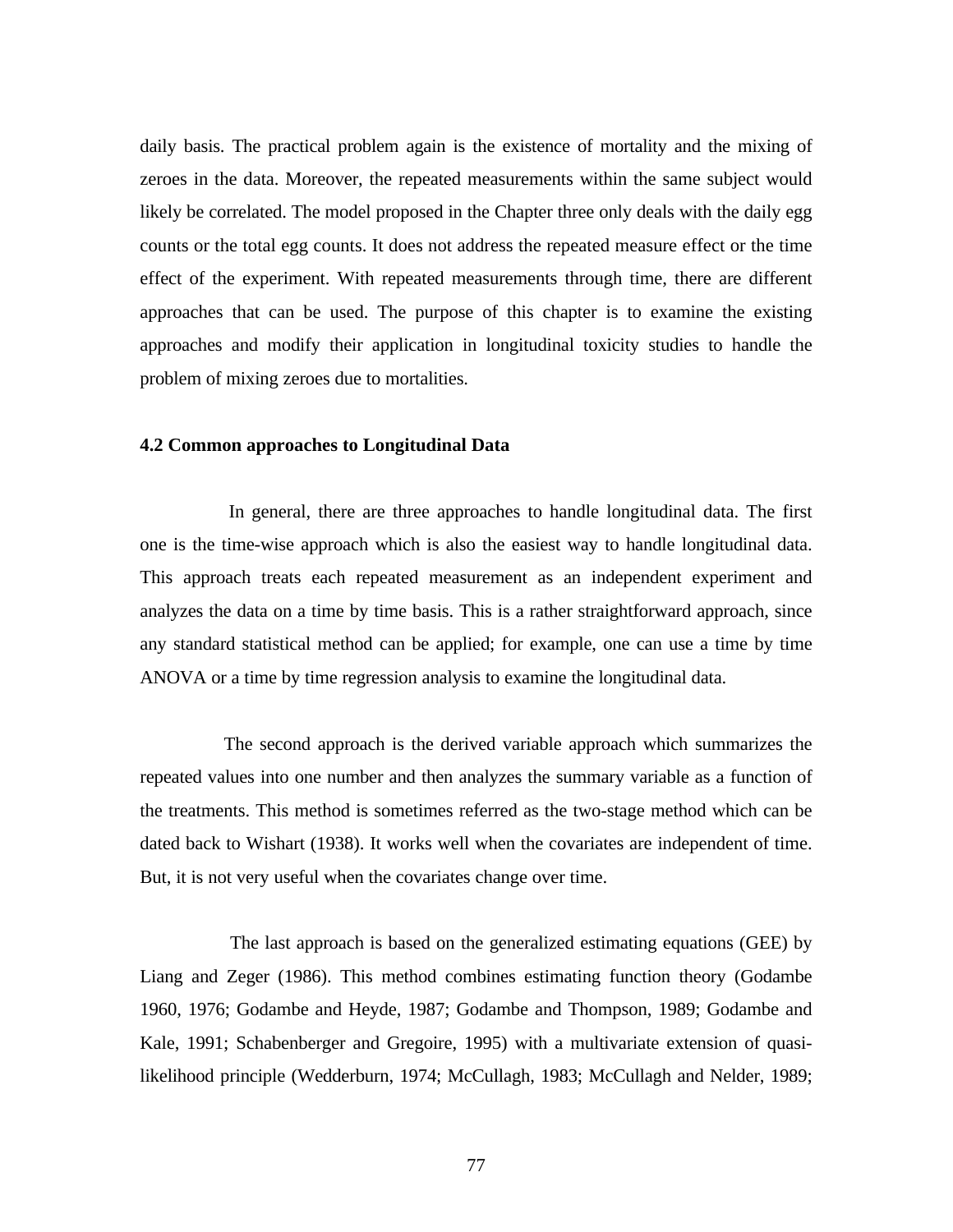Nelder and Lee, 1992). By allowing a block–diagonal covariance matrix of the response, it estimates both the regression coefficients and the covariance structure at the same time. As mentioned earlier in this Chapter, the mortality problem in chronic toxicity testing further complicates the analyses in these approaches. The sections below will discuss the following:

- the issue of incorporating mortality zeroes,
- the issue of handling longitudinal data, and
- how to use various approaches (the time, derived variable and GEE approach) to incorporate mortality problems,
- the applications in the *Ceriodaphnia dubia* test example.

### **4.3 Time-wise approach**

The time-wise approach is a rather simple and straightforward approach that treats the time-wise data as if they are independent. It applies standard methods, such as ttests, ANOVA, or regression analyses at each time slot. The advantage of this approach is its simplicity, but there are two drawbacks in this approach. The first one is the inability of the time–wise approach to handle the longitudinal aspect of the data, i.e. the time effect and the change in the treatment effect over time. The second problem concerns with the dependence of the analyses at different time slots, there is no well-defined way to combine these analyses. Hence, by assuming independence of the observations of the same subject at different time slots, the p-values of the tests would be inappropriate.

In the *Ceriodaphnia dubia* test example, one can apply regression analysis, since the main interests are in the regression coefficients  $(\beta)$  and the inhibition concentrations  $(IC_x)$ . With the idea of mixture distribution and the ZIP model developed in Chapter Three, the data obtained from the *Ceriodaphnia dubia* test example can be fitted to the ZIP model on a daily basis. As discussed in Chapter Three, the ZIP model will also adjust for the extra zeroes that are caused by mortality. Comparing the estimates of the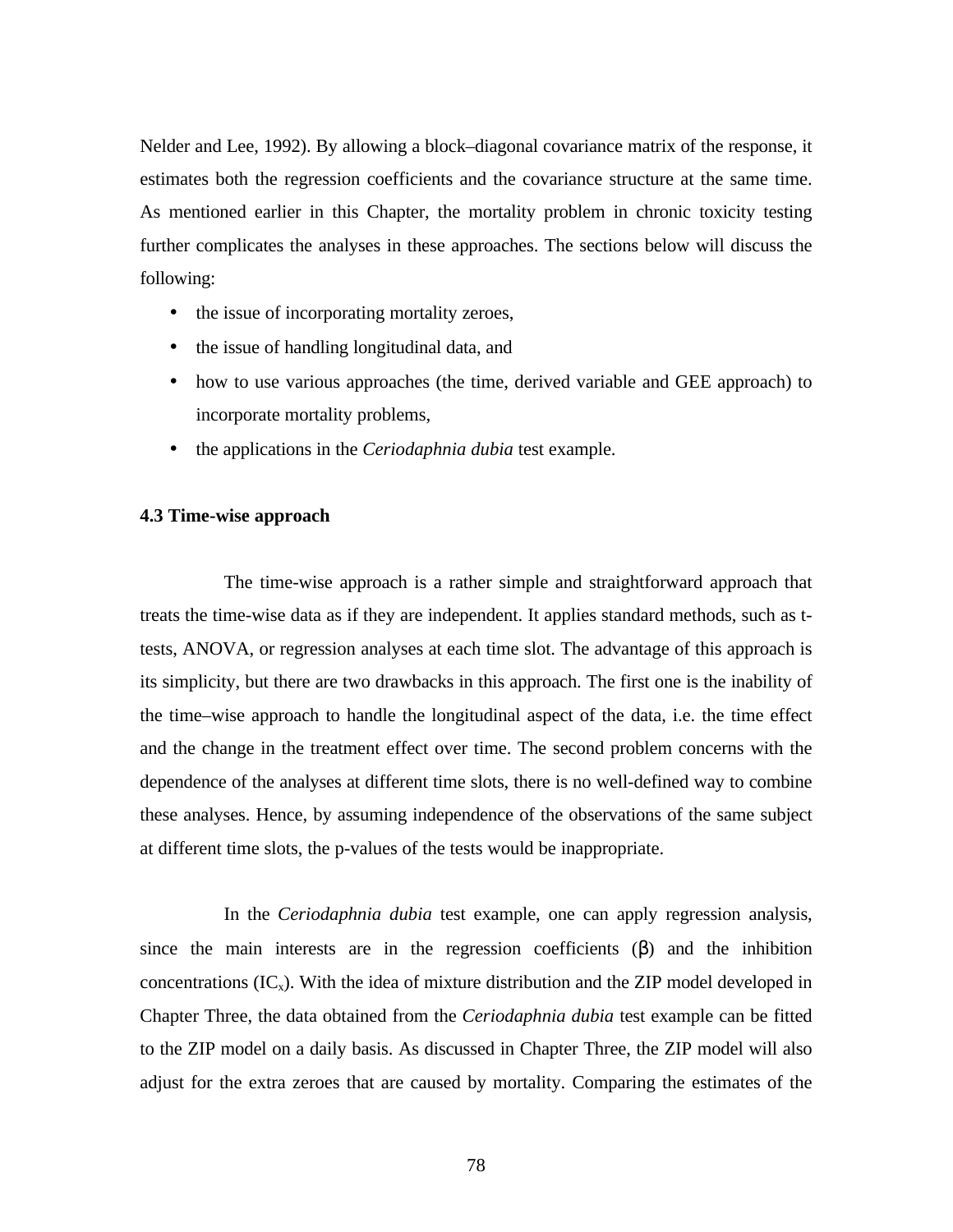daily regression coefficients and inhibition concentrations can give us only a rough idea of the longitudinal effect of the data without any statistical conclusion. The idea of the ZIP approach is based on the independent assumption of the repeated measures which is not very reliable in most longitudinal studies. Nevertheless, since the individual analyses can be carried out using rather standard methods, this approach is simple and easy to use.

#### **4.4 Derived variable approach**

The derived variable approach, which is like the time-wise approach, attempts to simplify the data and applies standard analysis method. There are two steps involve in this approach. It starts with summarizing the repeated values into one number and then analyzing the summary variable as a function of the covariates. This method is sometimes referred as the two-stage method and can be dated back to Wishart (1938). It works well when the covariates remain constant over time.

In *Ceriodaphnia dubia* reproduction toxicity tests, estimation and inferences are traditionally done based on the mean number of the offspring produced per adult. In this case, the derived variable can simply be the mean (average) number of the eggs produced by each treatment within a seven-day period. The regression analysis can then be carried out in the second stage to investigate the effluent toxicant effect. However, when mortality exists, the calculation of mean is complicated. In order to adjust for the mortality effect, Hamilton (1986) discusses two different ways to define the mean when mortality occurs. They are the mean overall (MOA) and the mean ignoring mortality (MIM). The reasoning behind Hamilton's mean ignoring mortality is based on the mixture model idea which separates mortality effect from fecundity. This is similar to the idea behind the zero inflated Poisson model discussed in Chapter Three.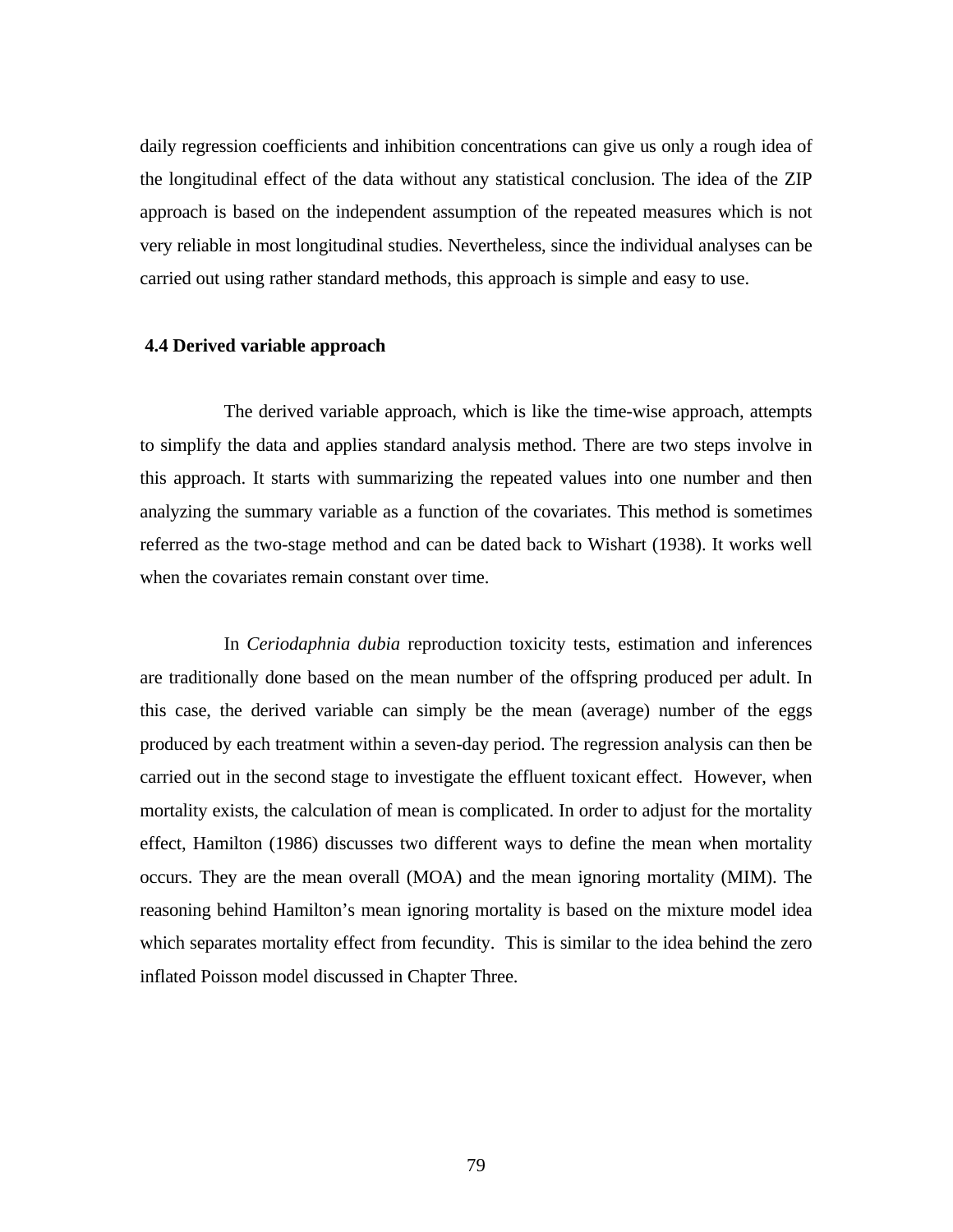## **4.4.1 The Mean Overall (MOA) and Mean Ignoring Mortality (MIM)**

A sample data is shown in Table 4.1 which is obtained from a 7 days *Ceriodaphnia dubia* test. Table 4.1 also demonstrates and compares how the estimates of MOA and MIM can be found using simple calculation. The mean overall is calculated by averaging the number of offsprings produced by all the animals that take part in the test. If an animal dies before reproducing the next generation, then zero reproduction is recorded for that animal. If an animal dies after reproducing the next generation, then the total number of offspring produced before death is used. This MOA is just our usual mean if mortality does not exist in the test. For MIM, only the surviving animals are used in mean. Since the animals do not mature and reproduce on the first three days, only four days of data are recorded. Table 4.1 shows only two treatments (A and B), and each treatment is replicated 10 times. The mean reproduction for each replication is calculated on a daily basis. The daily means of each of the four days are then summed together to obtain MOA and MIM.

| Treatment    |                  | Replication number |                |                  |          |    |                |                |          | Mean           |          |                         |               |
|--------------|------------------|--------------------|----------------|------------------|----------|----|----------------|----------------|----------|----------------|----------|-------------------------|---------------|
|              |                  | 1                  | $\overline{2}$ | 3                | 4        | 5  | 6              |                | 8        | 9              | 10       | Per $10$                | Per surviving |
|              |                  |                    |                |                  |          |    |                |                |          |                |          | animals                 | animals       |
| $\mathbf{A}$ | Day4             | 5                  | $\theta$       | 5                | 5        | 5  | $\overline{4}$ | 4              | $\Omega$ | $\overline{2}$ | 3        | 3.30                    | 3.30          |
|              | Day <sub>5</sub> | 6                  | 7              | 6                | 7        | 6  | $\theta$       | 8              | 6        | 5              | $\Omega$ | 5.10                    | 5.10          |
|              | Day6             | 0                  | 10             | $\theta$         | $\Omega$ | 0  | 4              | 0              | 10       | 7              | 2        | 3.30                    | 3.30          |
|              | Day7             | 12                 | 0              | 10               | 13       | 10 | 5              | 11             | $\Omega$ | $\theta$       | 4        | 6.50                    | 6.50          |
|              | Total            | 23                 | 19             | 21               | 25       | 21 | 13             | 23             | 20       | 15             | 9        | 18.20 (MOA) 18.20 (MIM) |               |
|              |                  |                    |                |                  |          |    |                |                |          |                |          |                         |               |
| B            | Day4             | $\overline{0}$     | $\Omega$       | $\overline{0}$   | $\Omega$ | 0  | $\theta$       | $\overline{2}$ | $\Omega$ | $\Omega$       | 0        | 0.20                    | 0.20          |
|              | Day <sub>5</sub> | 0                  | 5              | $\overline{0}$   | $\theta$ | 0  | $\overline{0}$ | 0              | $\Omega$ | 0              | 0        | 0.50                    | 0.50          |
|              | Day <sub>6</sub> | 0                  | 0              | $\overline{0}$   | $\theta$ | 0  | $\overline{0}$ | $\theta$       | $\Omega$ | 0              | 0        | 0.00                    | 0.00          |
|              | Day7             | $\boldsymbol{0}$   | $\overline{0}$ | $\overline{0}$   | 5        |    | 9              | $\overline{0}$ | 0        | $\overline{0}$ | 0        | 1.40                    | 1.56          |
|              | Total            | 0                  | 5              | $\boldsymbol{0}$ | 5        | 0  | 9              | $\overline{2}$ | $\theta$ | 0              | $\theta$ | $2.10 \ (MOA)$          | $2.26$ (MIM)  |

**Table 4.1.** Sample data of *Ceriodaphnia* test

A negative sign "-" indicates the death of the animal.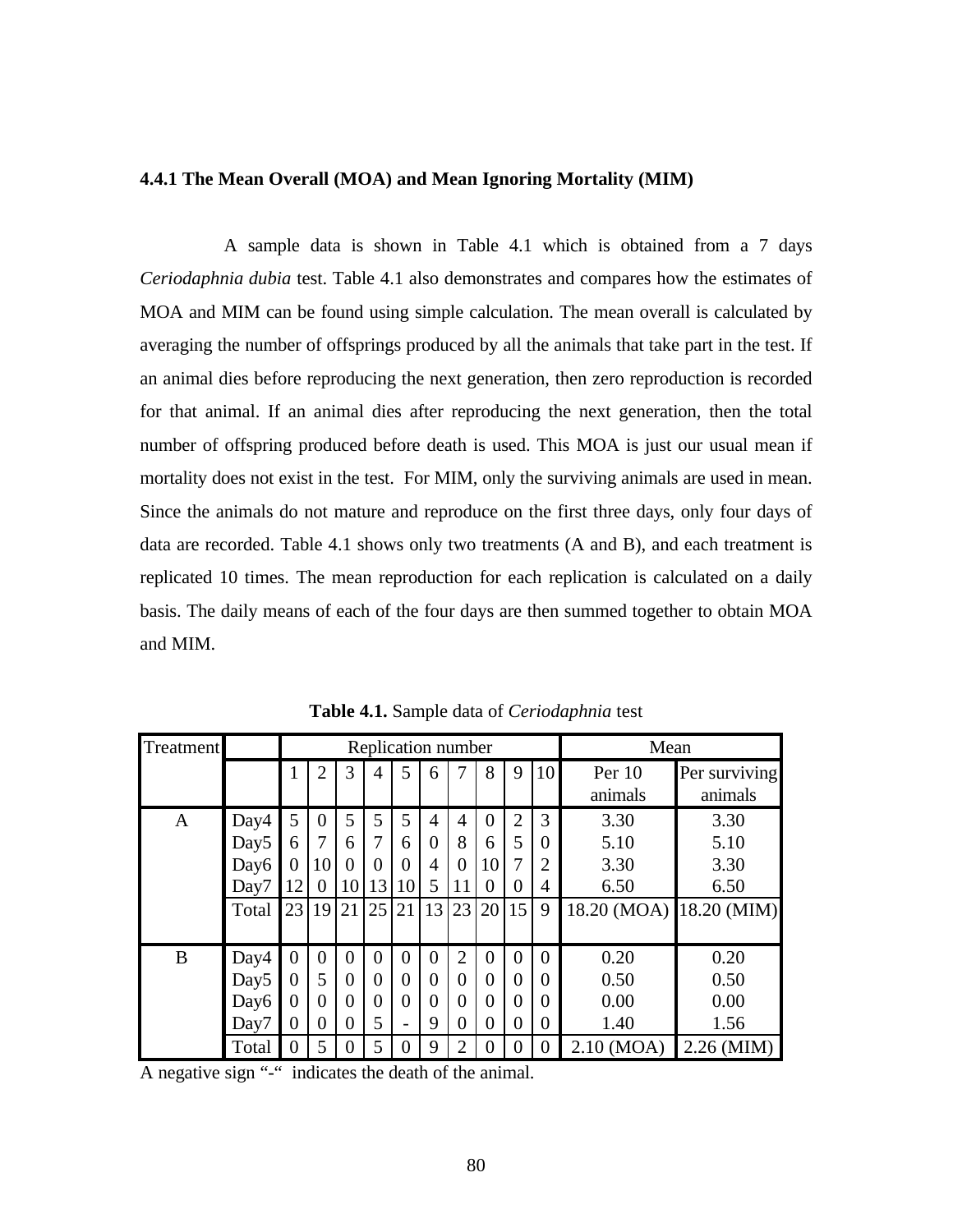Notice that MOA and MIM are the same under treatment A because mortality does not exist. On the other hand, when mortality occurs under treatment B, the two means are different. In order to illustrate the mixture concept, a MIM hypothetical model is examined in the following section.

#### Mathematical derivation of MOA and MIM

Let the variable  $X_i$  be the number of offsprings reproduced by a randomly chosen animal at time i  $(i = 1, 2, ..., t)$  and Z be the survival indicator variable, where

> $Z_i = 0$ , if the animal dies at time i;  $Z_i = 1$ , if the animal survives until time i.

At time i, the observed number of offspring can be denoted as  $Y_i$  and  $Y_i = X_i * Z_i$ . If the animal dies at time i, then  $X_i, X_{i+1}, ..., X_t$  will be unobservable. Hence, the total observed number of offspring produced by the animal is denoted as:

$$
Y = \sum_{i=1}^{t} Y_i = \sum_{i=1}^{t} X_i Z_i
$$

and the total number of offspring produced by the animal (assuming the animal survives till time t) is denoted as:

$$
X=\sum_{i=1}^t X_i.
$$

MIM and MOA are the average of X and the average of Y over all animals respectively. With the assumption that  $X_i$  and  $Z_i$  are independent, the expected value of  $Y_i$ ,  $E(Y_i) = E(X_i)E(Z_i)$ . This is exactly the same mixture idea as for the ZIP where: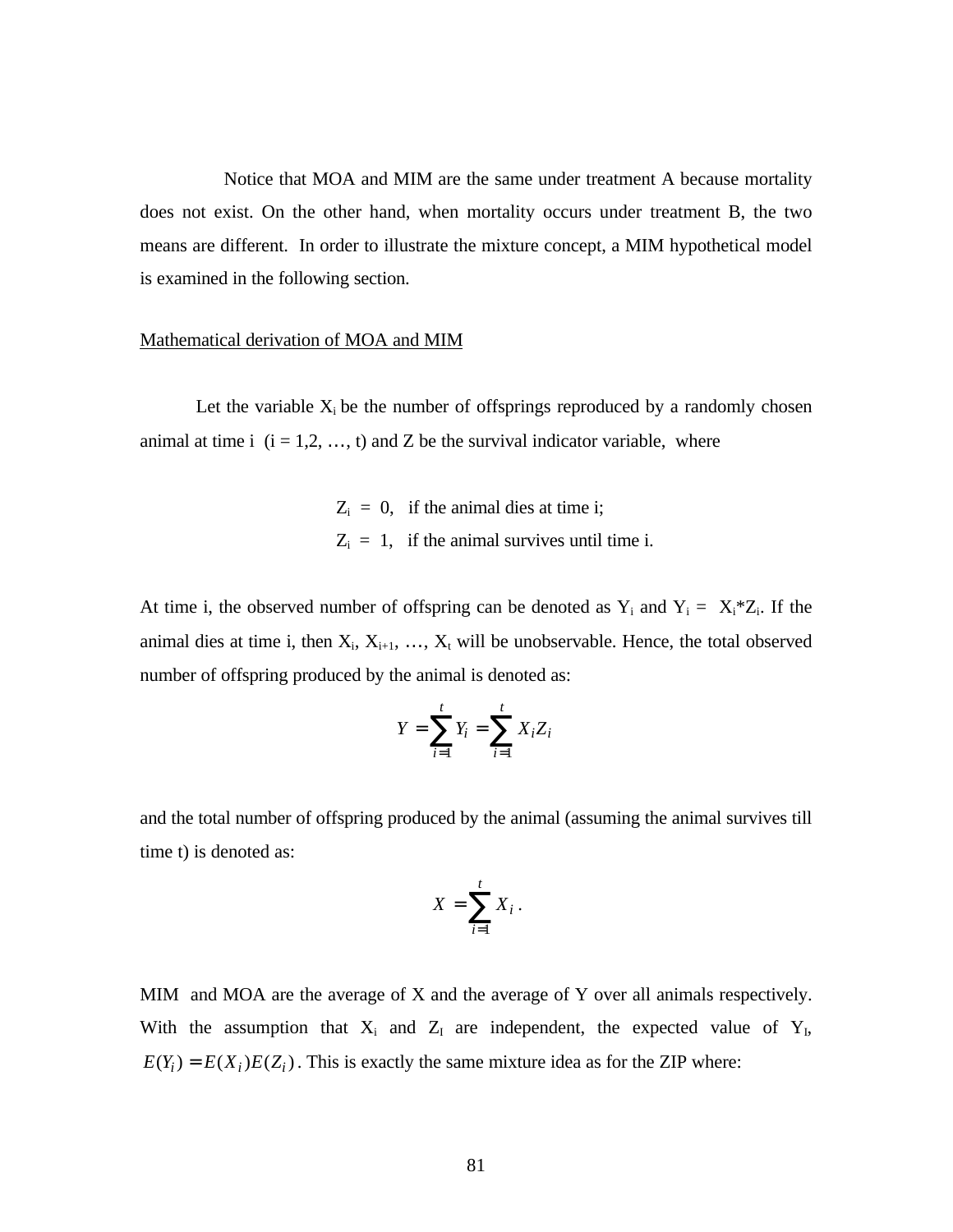- $E(X_l)$  is the  $\int$ <sup>o</sup> modeled by a Poisson regression, and
- E( $Z_1$ ) is the  $(1 \hat{p})$  modeled by a logistic regression.

Furthermore, the expected value of  $X_I$  can be written as  $(Z_i)$  $(X_i) = \frac{E(Y_i)}{E(Y_i)}$ *i*  $i) = \frac{E(Y_i)}{E(Z_i)}$  $E(X_i) = \frac{E(Y_i)}{E(Y_i)}$ , and

$$
\text{MIM can be calculated as } \sum_{i=1}^{t} E(X_i) = \sum_{i=1}^{t} \frac{E(Y_i)}{E(Z_i)}.
$$

By using MIM in the second stage of the analysis, one is able to investigate the effluent toxicant effect with the adjustment of mortality. However, in order to calculate MIM, mortality information is required. In addition to the requirement of the mortality information, MIM also has the drawback of not addressing the longitudinal feature (time effect) of the data. But this may still be a sensible method to use if the time effect is not the interest of the experiment.

### **4.5 Generalized estimating equations approach**

Zeger and Liang (1986) propose using generalized estimating equations (GEE) to analyze longitudinal data. This method combines the estimating function theory (Godambe, 1960 and 1976; Godambe and Heyde, 1987; Godambe and Thompson, 1989; Godambe and Kale, 1991; Schabenberger and Gregoire, 1995) with an extension of the quasi-likelihood principle (Wedderburn, 1974; McCullagh, 1983; McCullagh and Nelder, 1989; Nelder and Lee, 1992). By allowing a block–diagonal covariance matrix of the response, one is able to estimate both the regression coefficients and the covariance structure at the same time. Diggle et al. (1994) discuss how GEE applies to three different modeling approaches. They are the marginal model, the random effect model and the transition model. The complete details of the generalized estimating equation model and its theory can be found in Zeger and Liang (1986), Liang and Zeger (1986), Zeger et al.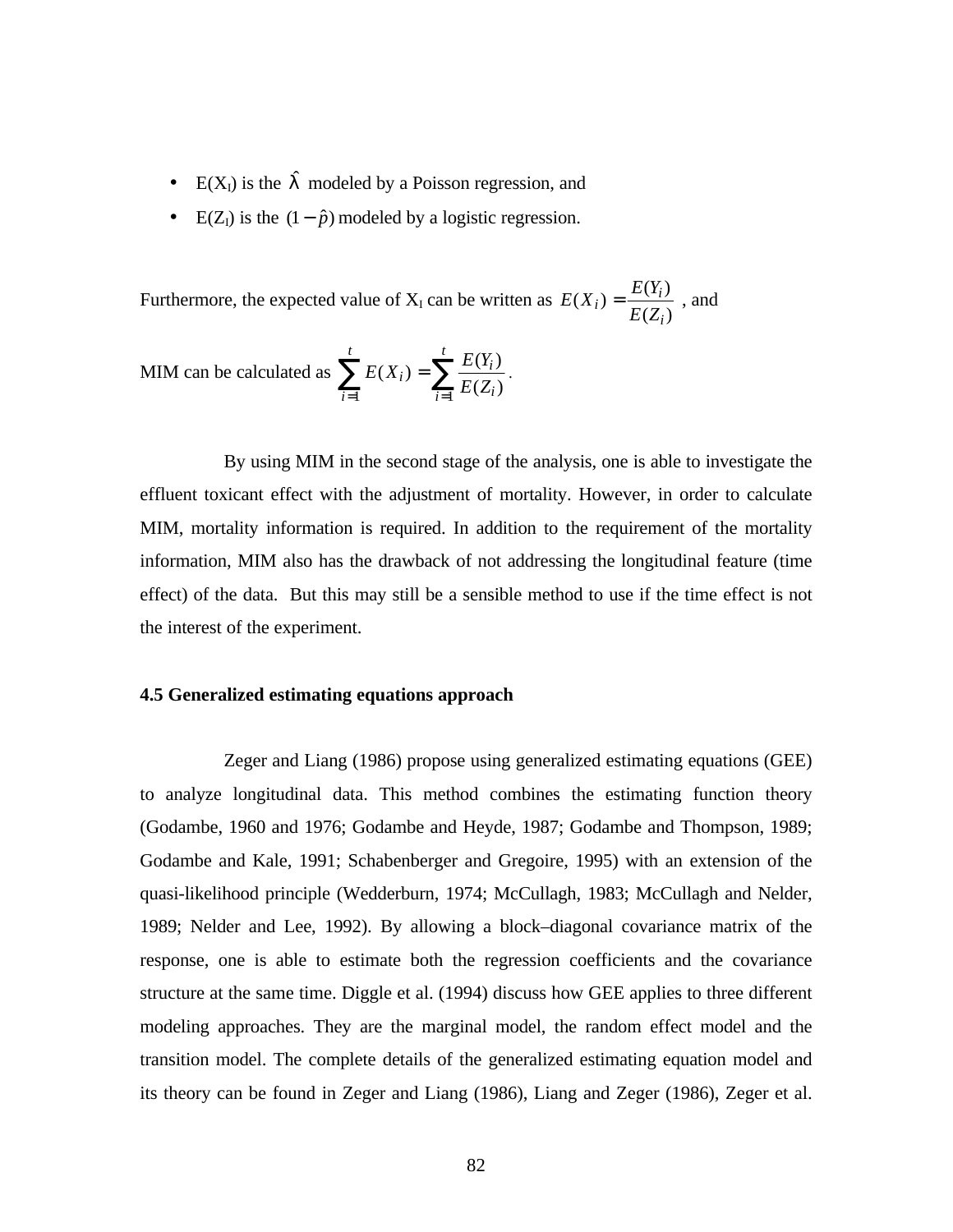(1988), and Zeger and Liang (1992). In the example of toxicity testing, the focus is on the population-average, and we will concentrate on the marginal model because it can be used to address questions such as:

- How does the toxicant affect the reproduction of the water flea?
- How does the fecundity of the *Ceriodaphnia* change over time?

The marginal GEE model can be viewed as a multivariate extension of the generalized linear model (GLM) with correlated observations among independent subjects. For example, suppose  $t_i$  observations are obtained from *n* subjects and let the response be  $Y_{ij}$ (the *j* measurement of the *i* subject) with  $i = 1,...,n$ ,  $j = 1,...,t_i$ , and covariate  $x_{ij}$ . By using the GLM notation, we have  $E(Y_{ij}) = \eta_{ij} = \beta x_{ij}$ , where  $\beta$  is the regression coefficient, Var(*Y<sub>ij</sub>*) = $\varphi$ V( $\eta$ <sub>*ij*</sub>), and the link function g( $\eta$ <sub>*ij*</sub>) =  $h$ <sub>*ij*</sub> which link the linear predictor (β<sup>'</sup>*x<sub>ij</sub>*) to the mean. The covariance structure between the repeated measurement is modeled as  $Cov(Y_{ij}, Y_{ij}) = c(\bigcap_i \eta_i; \bigcap_i \{i\})$  where  $1 \leq j' \leq j \leq t_i$ , for some *a*. Under mild regularity conditions, Liang and Zeger (1986) prove that the GEE estimator of  $\beta$  is given by solving the following estimating equation:

$$
U = \sum_{i=1}^{n} \mathbf{D}_i^{\dagger} \mathbf{Var}(Y_i)^{-1} (Y_i - \mathbf{n}_i) = 0 ;
$$
  
where  $\mathbf{D}_i = \frac{\partial \mathbf{n}_i}{\partial \mathbf{D}}$ ,  $\mathbf{n}_i = (\mathbf{n}_i, ..., \mathbf{n}_{i}^{\dagger})^{\dagger}$ , and  $\mathbf{Var}(Y_i) = A_i^{1/2} R_i(\mathbf{a}) A_i^{1/2}$ ,

where  $A_i$  is a  $n_i \times n_i$  diagonal matrix with  $a_{ii} = \text{Var}(Y_{ij})$ ,  $j = 1, \ldots, n_i$ , and  $R_i(\alpha)$  a  $n_i \times n_i$ "working" correlation matrix. The estimates of the regression coefficients and the correlation can then be obtained iteratively. The term "working" implies that the estimate of the correlation is updated at each iteration. Both  $\hat{b}$  and the estimate of  $Var(\hat{b})$  are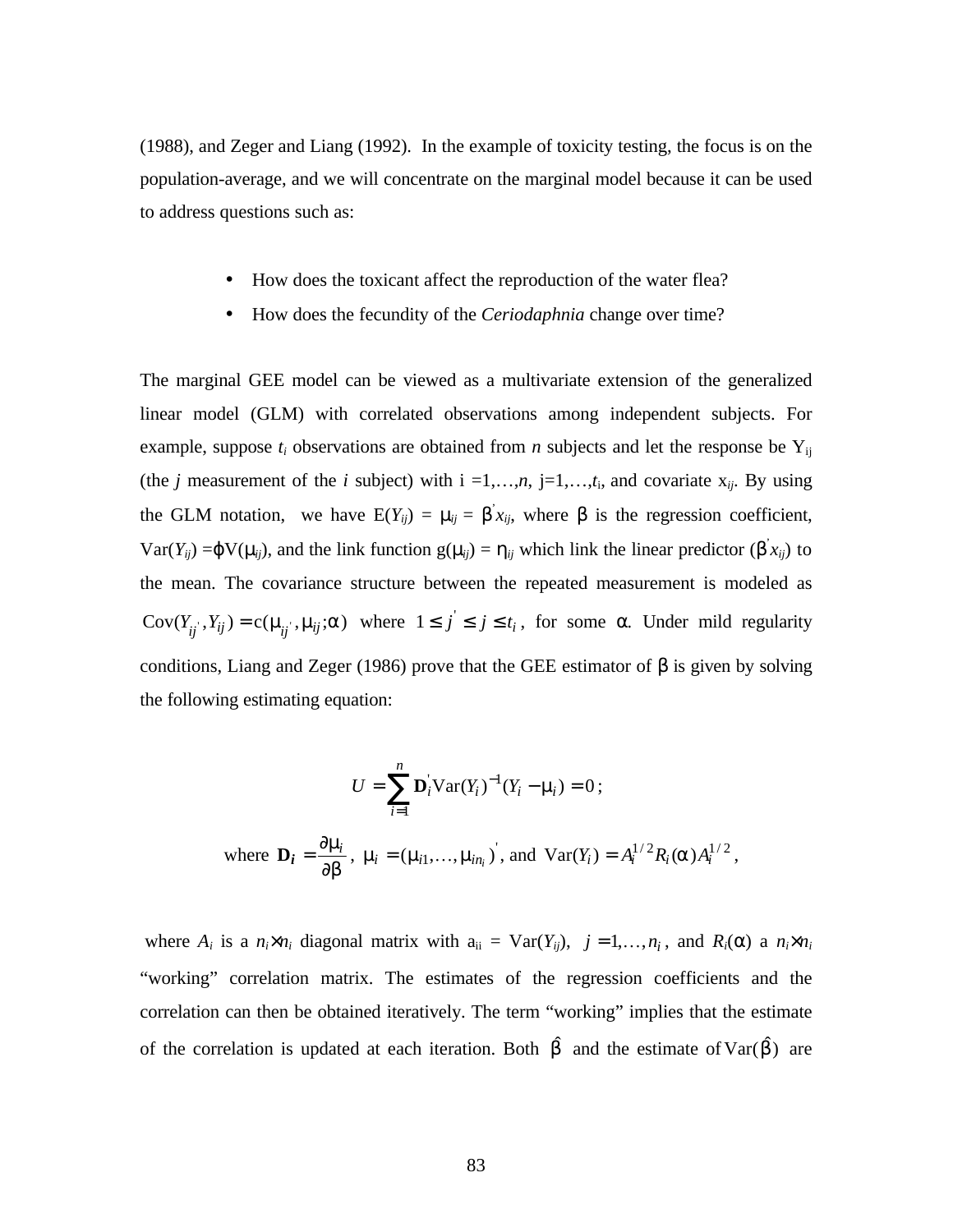consistent even if  $R_i(\alpha)$  is not correctly specified (Zeger and Liang, 1986). The GEE is actually a multivariate version of quasi-likelihood score equation (Wedderburn, 1974):

$$
\sum_{i=1}^{n} \frac{\partial \eta_i}{\partial b_j} \text{var}(y_i)^{-1} (y_i - \eta_i) \text{ where } j = 1,...,p.
$$

With this GEE setup, different correlation structures  $(R<sub>i</sub>(\alpha))$  can be specified to reflect different time dependence within each subject. Some common correlation structures are shown in Table 4.2. In marginal models, the subjects are assumed to be independent, the main interest is in the population-average information, and hence the focus of the model is on the regression coefficients. The regular regression models have a similar focus on the regression coefficients. Since the method of GEE is still in its early stage, the goodness of fit criteria is not yet well developed (Schabenberger, 1995). In the following section, a GEE based approach using the mixture idea is presented to incorporate the extra zeroes due to mortality, and the focus of the discussion will be on the inference of the regression coefficients.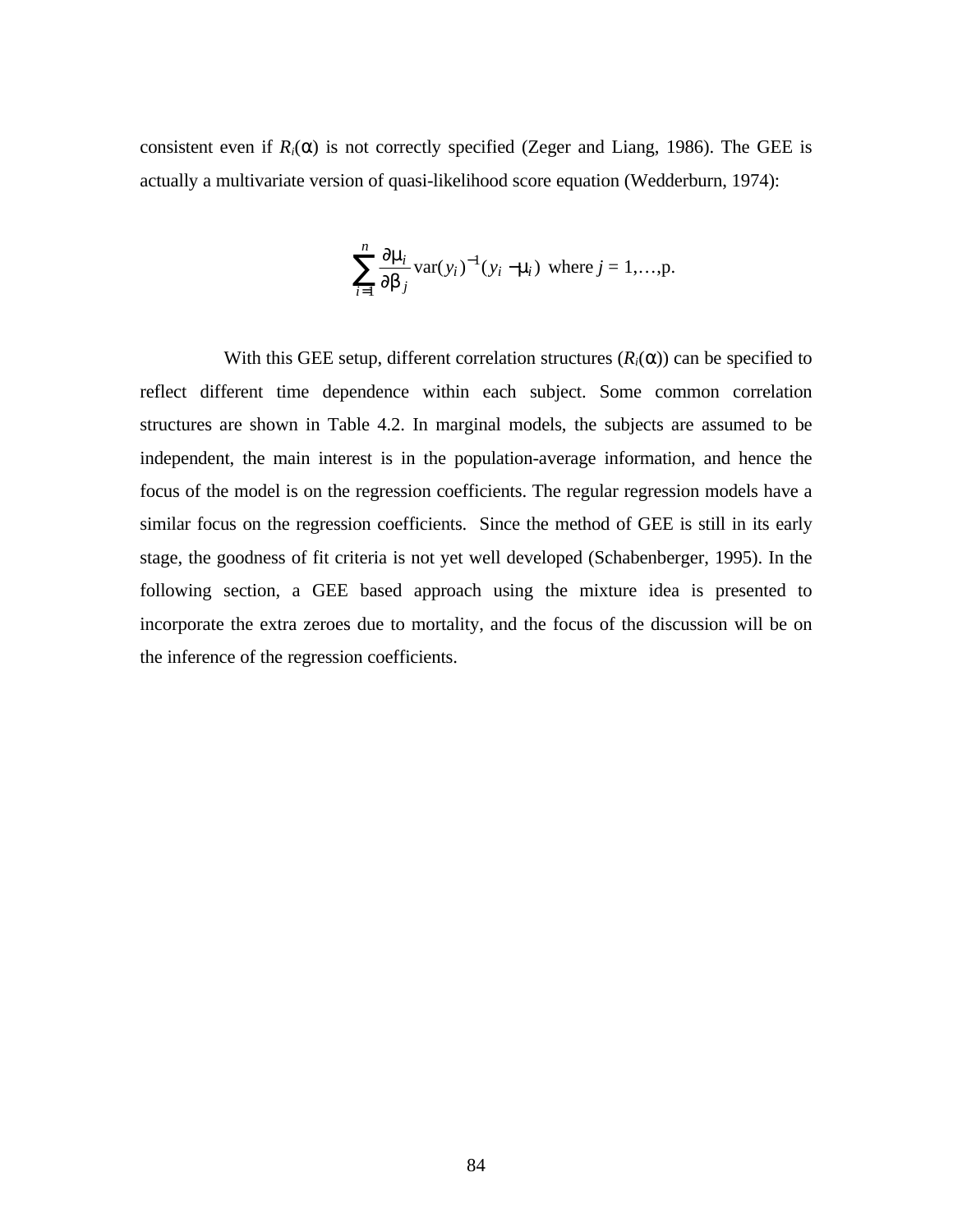| Variance-Covariance structure        | $R_i(\alpha)$<br>(symmetric)                                                                                                                          |
|--------------------------------------|-------------------------------------------------------------------------------------------------------------------------------------------------------|
| Independent                          | $0 \quad 0$<br>$\mathbf{1}$<br> 0 <br>$\boldsymbol{0}$<br>$\mathbf{1}$<br>$\overline{\mathbf{0}}$<br>$\mathbf{1}$<br>$\boldsymbol{0}$<br>$\mathbf{1}$ |
| Auto-regressive                      | a <sup>2</sup><br>$a^3$<br>a<br>$\mathbf{1}$<br>a $a^2$<br>$\mathbf{1}$<br>$\mathbf{1}$<br>a<br>$\,1\,$                                               |
| Compound Symmetric<br>(Exchangeable) | $\overline{1}$<br>a<br>$\mathsf{a}$<br>a<br>$\mathbf{1}$<br>a a<br>$\mathbf{1}$<br>$\mathsf a$<br>$\mathbf{1}$                                        |
| Unstructured                         | $\overline{1}$<br>a <sub>1</sub><br>$a_2$<br>$a_3$<br>$\,1$<br>$a_4$ $a_5$<br>$\mathbf{1}$<br>$a_6$<br>1                                              |

**Table 4.2.** Common Correlation Structures (Assuming  $t_i = 4$ )

 The GEE model discussed above is able to model longitudinal data with a preassumed correlation structure. Using the zero inflated Poisson idea in Chapter Three, a GEE based approach is developed to handle longitudinal toxicity data. This approach further extends the zero inflated Poisson model in a multivariate sense and makes use of the GEE to estimate the coefficients. The model can be interpreted as a regression model,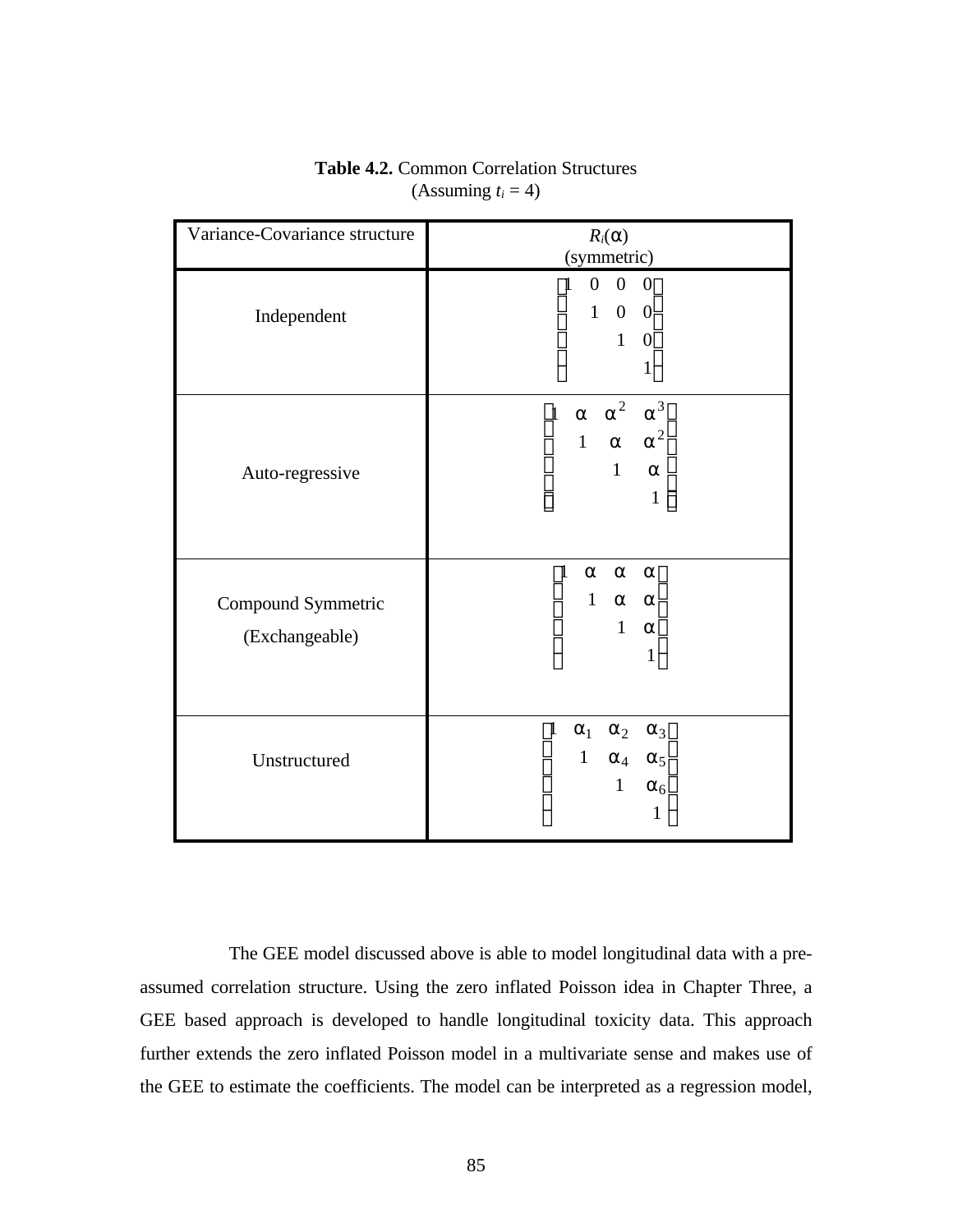and the estimates can be obtained by using the iterated re-weighted least squares procedure. Furthermore, many standard programs have been developed to fit the GEE model by simply specifying the distribution and the link function. For example, SAS, Splus, Sudaan, and Stata all have standard procedures to handle GEE.

Based on the distribution of the ZIP model, and the assumption of the independence of the subjects over time, a likelihood function similar to (3.2) can be obtained. Even though the assumption of independence is not realistic in this case, it is made to simplify the following development. Here, the matrix **G** contains the covariates of the reproduction part of the GEE model, and the matrix **B** contains the covariates of the mortality part of the GEE model. The data is measured from *n* subjects with *t* repeated measures on each subject. There are a total of  $n \times t$  observations. By assuming all the observations are independent (both over time and subjects, i.e. *n*×*t* independent observations), the likelihood functions can be written as follows:

$$
L (g b; y, z) = \sum_{i=1}^{n \times t} (z_i G_i g - \log(1 + e^{G i g})) + \sum_{i=1}^{n \times t} (1 - z_i)(y_i B_i b - e^{B_i b}) - \sum_{i=1}^{n \times t} (1 - z_i) \log(y_i!) \tag{4.1}
$$

where  $G_i$  and  $B_i$  are the *i*<sup>th</sup> row of the covariate matrix G and B,  $Z_i = 0$  if  $Y_i$  is from a surviving animal and  $Z_i = 1$  if  $Y_i$  is from a dead animal. Again the two components which include  $β$  and  $γ$  in the likelihood can be re-written as:

$$
L(g y, z) = \sum_{i=1}^{n \times t} (z_i G_i g - \log(1 + e^{G_i g}))
$$
(4.2)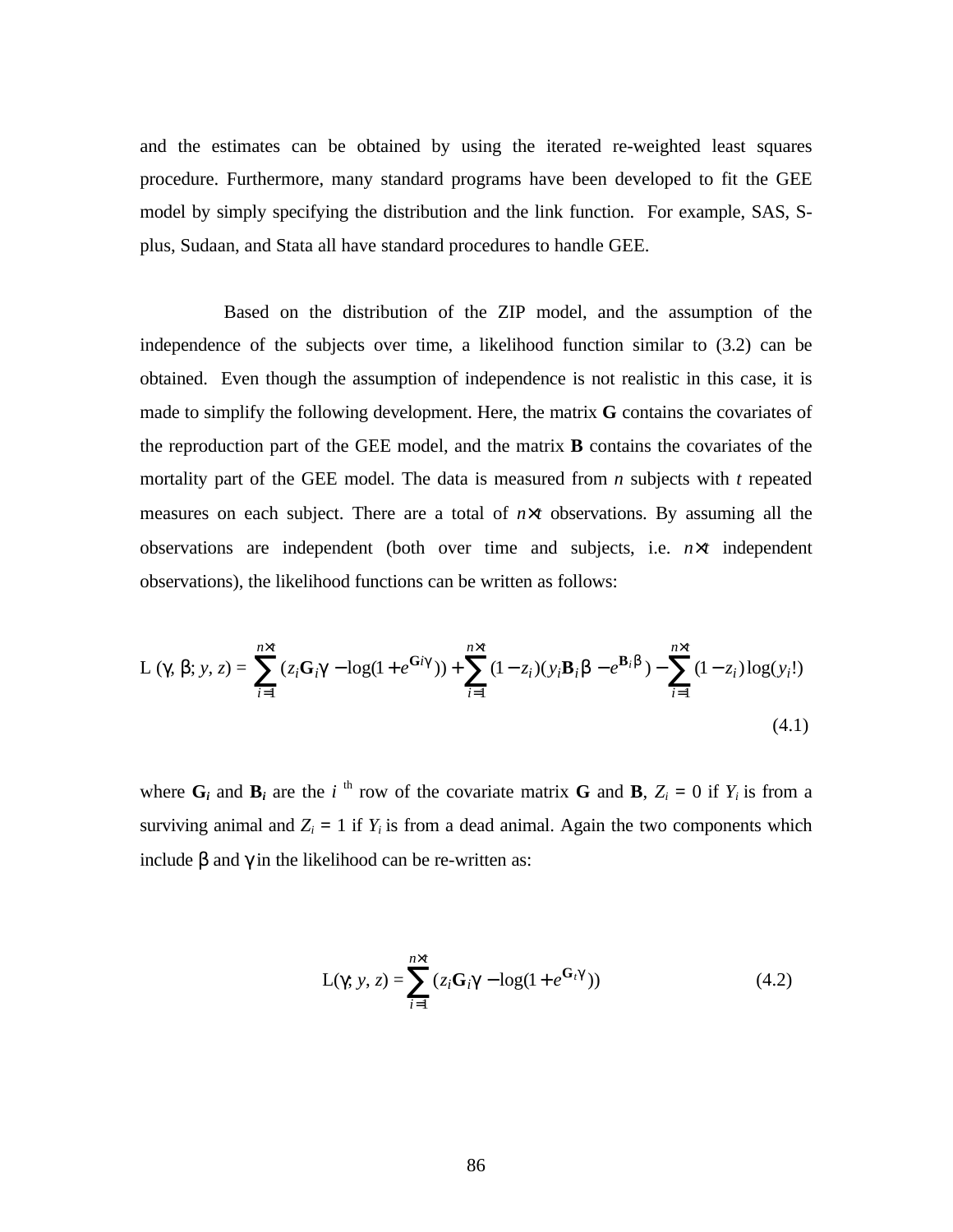$$
L(\mathsf{b}; y, z) = \sum_{i=1}^{n \times t} (1 - z_i)(y_i \mathbf{B}_i \mathsf{b} - e^{\mathbf{B}_i \mathsf{b}})
$$
(4.3)

The estimation of *b* and *g* would again involve an iterative E-M type procedure by alternating between  $Z_i$ , b and  $g$ . The  $(k+1)^{th}$  iteration of the procedure is as follows:

### 1. Estimate  $Z_I$

As in Chapter 3, given the most recent estimates of *b* and *g*  $b^{(k)}$  and  $g^{(k)}$ , *Z*<sub>i</sub> can be found by using the Bayes rule .

Here  $Z_i^{(k)} = Prob(mortality \mid y_i, g^{(k)}, b^{(k)})$ 

$$
= \frac{Prob(y_i \mid mortality) Prob(mortality)}{Prob(y_i \mid mortality) Prob(mortality) + Prob(y_i \mid survival) Prob(survival)}
$$
  
=  $(1 + e^{-G_i g^{(k)} - exp(B_i b^{(k)}))^{-1}}$  if  $y_i = 0$   
= 0 if  $y_i > 0$  (4.4)

## **2. Estimate** γ

Use the function (4.2) to obtain the estimate of  $g^{(k+1)}$ . As in Chapter 3, since  $Z_i^{(k)} = 0$  whenever  $y_i > 0$ , (4.2) can be expressed as:

$$
L(g y, z) = \sum_{y_i=0} Z_i G_i g - \sum_{y_i=0} Z_i \log(1 + e^{G_i g}) - \sum_{i=1}^{n \times t} (1 - Z_i) \log(1 + e^{G_i g})
$$
(4.5)

Now suppose there are  $n_0$  animals who recorded zero at least on one out of the four days. Let their responses be  $y_l = (y_{l_1},..., y_{l_{n_0} \times 4})$ , then we define the following: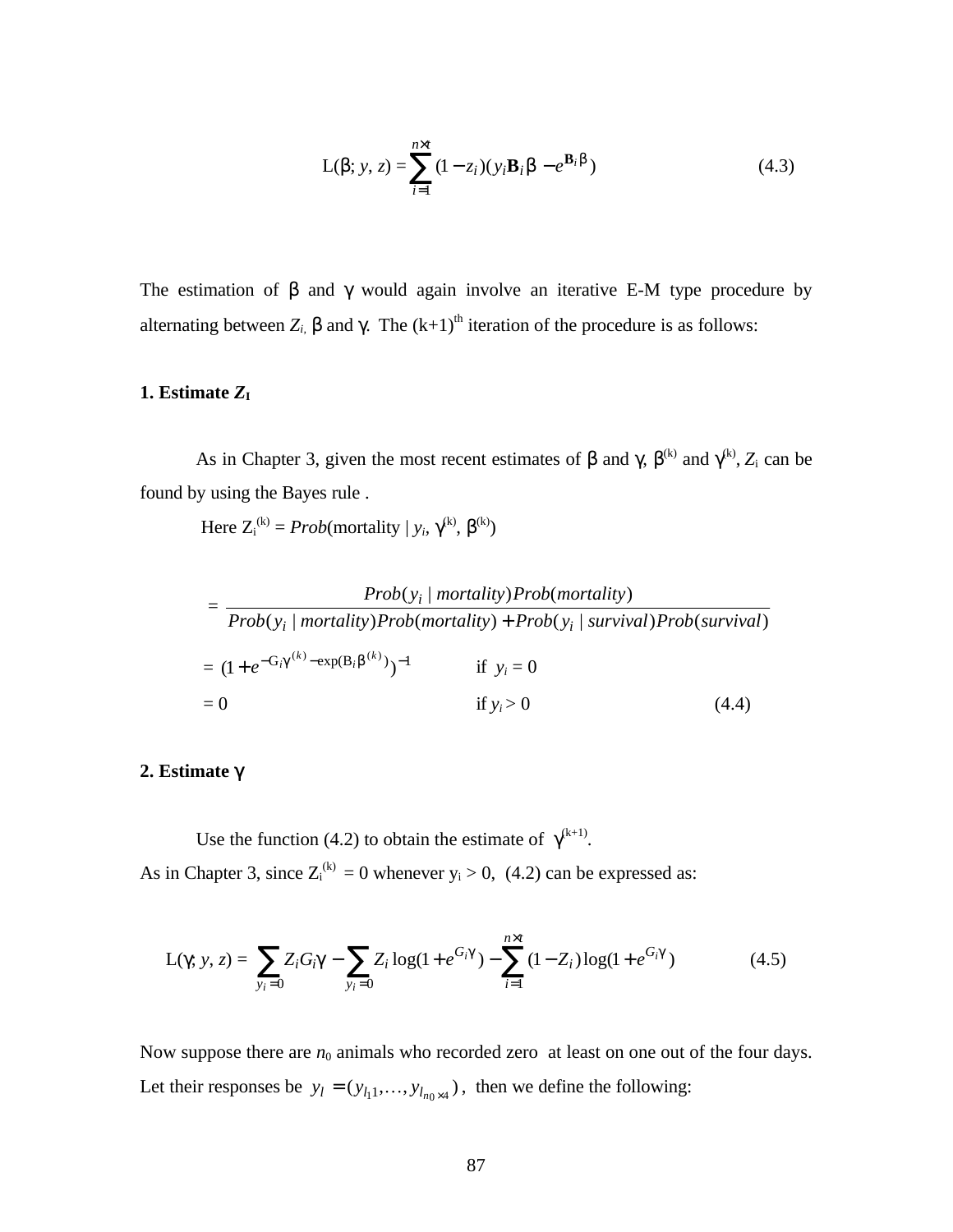$$
y_* = (y_1, ..., y_{n \times 4}, y_{l_1}, ..., y_{l_{n_0 \times 4}}),
$$
  
\n
$$
\mathbf{G}^* = (\mathbf{G}_1^*, ..., \mathbf{G}_{n \times 4}, \mathbf{G}_{l_1}^*, ..., \mathbf{G}_{l_{n_0 \times 4}}^*)
$$
,  
\n
$$
\mathbf{P}^* = (p_{11}, ..., p_{n \times 4}, p_{l_1}, ..., p_{l_{n_0 \times 4}}).
$$

Then a diagonal matrix  $W^{(k)}$  with diagonal element is defined as:

$$
w^{(k)}=(1-Z^{(k)}_1,\ldots,1-Z^{(k)}_{n\times 4},V^{(k)}_{l_1},\ldots,V^{(k)}_{l_{n_0\times 4}})
$$

where  $V_{l_i}^{(k)} = Z_{l_i}^{(k)}$ *k*  $V_{l_i}^{(k)} = Z_{l_i}^{(k)}$  when  $y_{l_i} = 0$ , and  $V_{l_i}^{(k)} = 0$  $V_{l_i}^{(k)} = 0$  when  $y_{l_i} > 0$ .

 $W^{(k)}$  has a similar weighting scheme as that in Chapter 3, except:

- when there is at least a zero observation from an animal, then all the responses from that animal will be added to the y\*', and
- the nonzero observations of these animals are forced to become zero with the weights  $V = 0$ .

Now the function (4.2) becomes:

$$
L(\gamma; y, Z^{(k)}) = \sum_{i=1}^{n \times t + n_0 \times t} y_{*i} w_i^{(k)} G_{*i} g - \sum_{i=1}^{n \times t + n_0 \times t} w_i^{(k)} \log(1 + e^{G_{*i}} g)
$$
(4.6)

Following the discussion in Chapter three, consider the score function of weighted logistic regression. The function (4.6) will again give rise to the score function for (4.2) which can also be written as:

$$
\mathbf{G}^{\mathbf{v}}_{*}\mathbf{W}^{(k)}(\mathbf{y}_{*}-\mathbf{P}_{*})=0
$$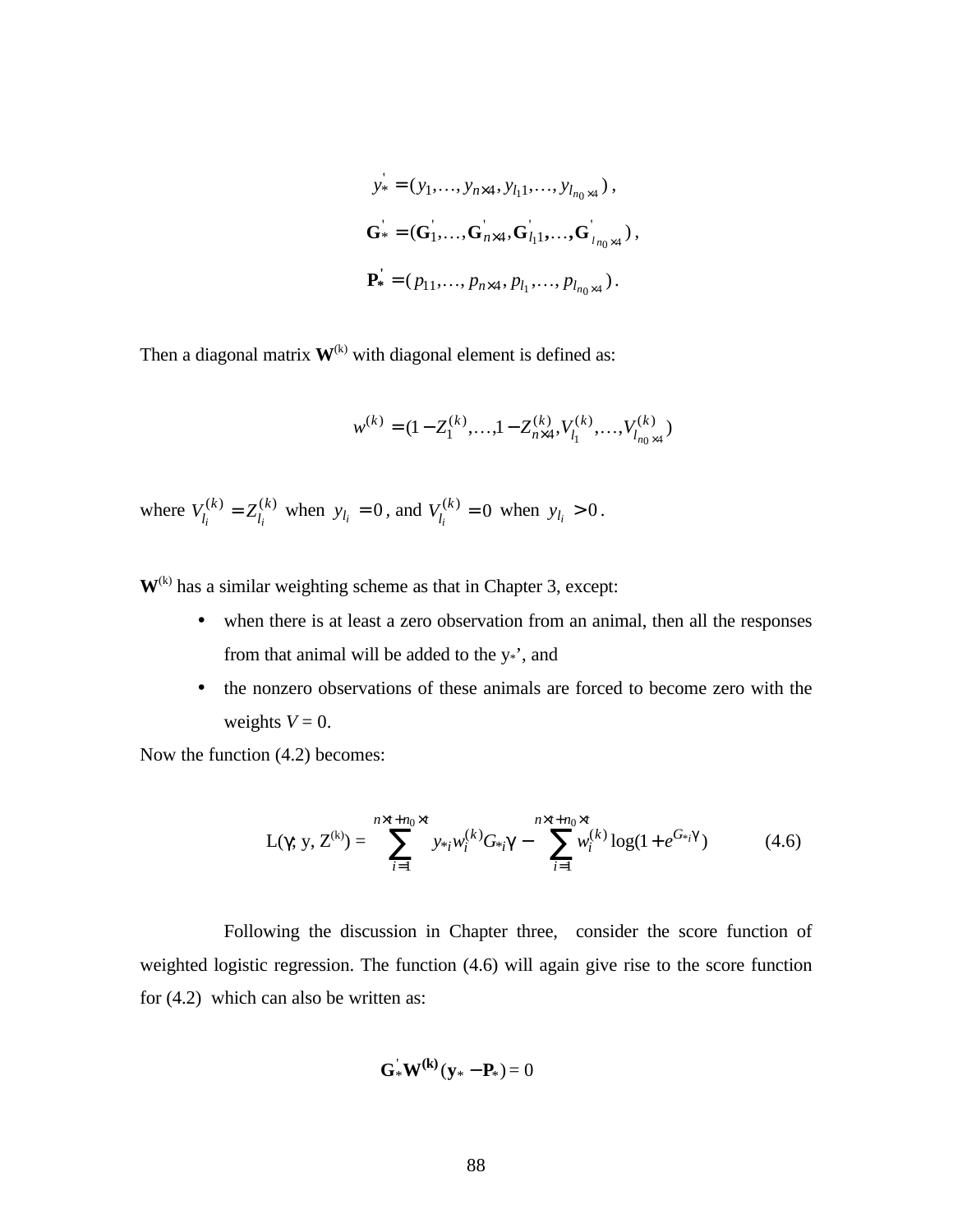as in Chapter three, and the negative information matrix is:

$$
G_\ast^{\textstyle{\cdot}}W^{(k)}Q_\ast G_\ast
$$

where  $Q^*$  is the diagonal matrix with  $P^*$  (1- $P^*$ ) on the diagonal.

The score function is the same as for the univariate case for the logistic GEE with  $\mathbf{D}_i \rightarrow \frac{\partial G_{*i} \mathbf{Q}}{\partial \mathbf{Q}} Var(y_{*i}) = G_{*i}(Var(y_{*i}))$ ∂  $\rightarrow \frac{\partial}{\partial x}$ *g*  $\mathbf{D}_i \rightarrow \frac{\partial G_{*i} \mathbf{Q}}{\partial x_i} Var(y_{*i}) = G_{*i}(Var(y_{*i}))$ ,  $E(Y_i) = \mathbf{D}_i \rightarrow p_i$ , and except with an extra weight called  $W^{(k)}$ . The variances in the equations cancel each other. This can be extended to a multivariate score function using the underlying development in the GEE model with  $Var(y_{*1})$  as a matrix. Hence, this leads to a weighted GEE equation  $({}^{(k)}\text{Var}(Y_{*_i})^{-1}(Y_{*_i}-\text{max}_i)=0$ i  $\sum \mathbf{D}_{*i}^{'} \mathbf{W}_{i}^{(k)} \text{Var}(Y_{*i})^{-1} (Y_{*i} - \mathbf{D}_{*i}) = 0$  with responses  $Y_{*i}$  and weights  $\mathbf{W}_{i}^{(k)}$ . The estimate

of γ for the current iteration can be obtained.

#### **3. Estimate** β

Use the function  $L(\alpha, y, Z^{(k)})$  to obtain the estimate of  $\beta^{(k+1)}$ . In Chapter three, this is achieved by using a weighted log-linear Poisson regression with weights  $1 - Z^{(k)}$ (McCullagh and Nelder, 1989). When the independent assumption is relaxed, this can be extended to a weighted GEE model using the Poisson distribution with weights  $(1-Z^{(k)})$ . Again, by pre-assuming a correlation structure  $(R<sub>i</sub>(\alpha))$  among the repeated measures, the estimates of the regression coefficients can be obtained.

The estimates of  $\beta$  and  $\gamma$  can be obtained by this E-M type procedure. The weighted GEE model program is available through standard software which applies an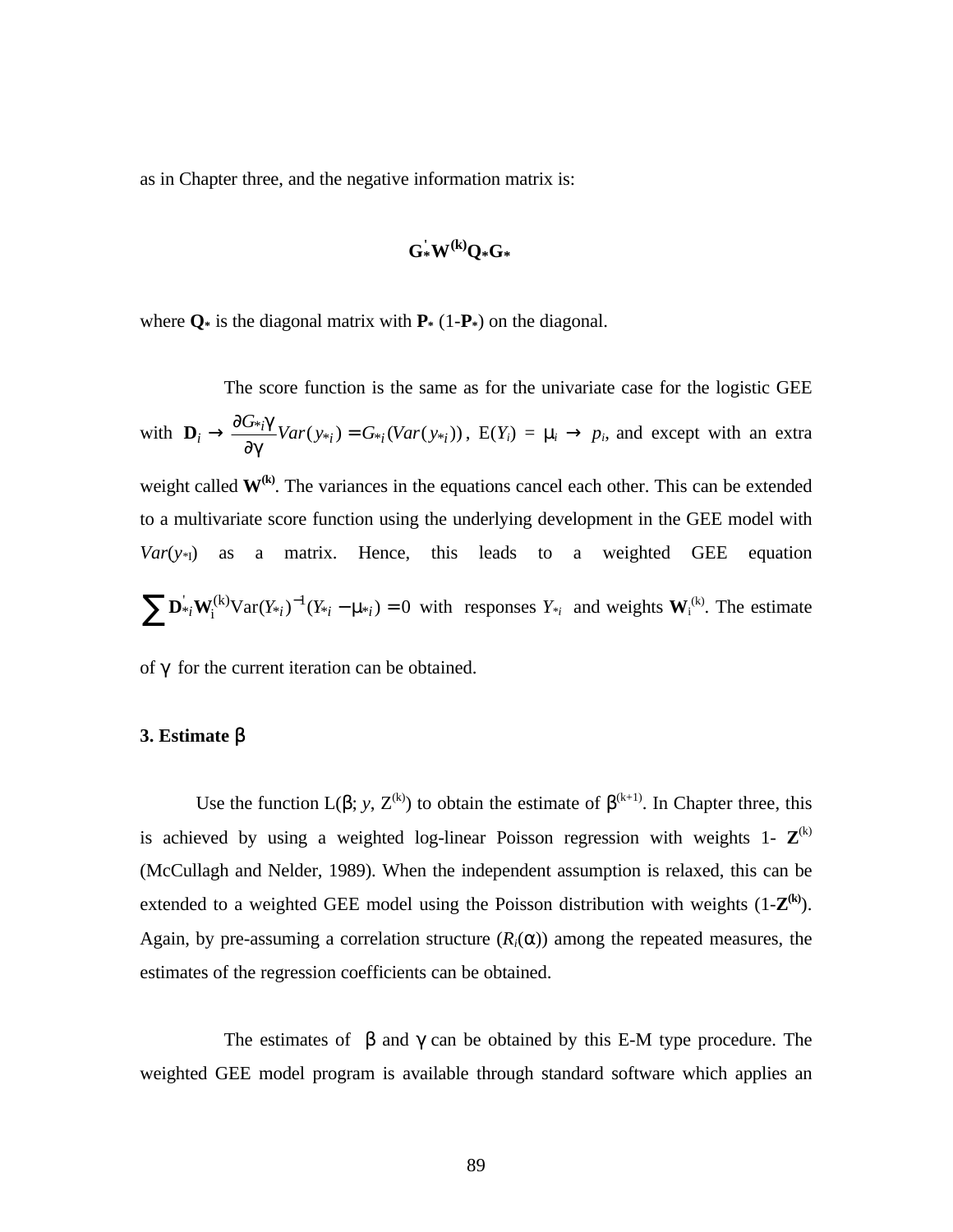iterative re-weighted least squares procedure together with a pre-assumed correlation structure  $(R<sub>i</sub>(\alpha))$  among the repeated measures. Some possible correlation structures are shown in Table 4.2. In the following example, three different correlation structure will be used. They are the independent, auto-regressive, and compound symmetric correlation structure.

#### **4.6 Examples for GEE Approach**

In the *Ceriodaphnia dubia* test example, there are 660 animals. Each animal is observed for a seven-day period. Since the animals do not reproduce in the first three days, only four days of data are used in the analysis (in equation 4.6,  $n = 660$  and  $t_i = t$ 4). The approach is based on the zero inflated Poisson density. There are two parts in the model, one is modeling reproduction (Poisson data), and the other is modeling mortality (binary data). It can be viewed as a reproduction model with an adjustment due to mortality. In order to examine time and toxicant effects, both are used as the covariates in the model, however, only one toxicant is used to keep the discussion simple. An S-plus computer program is written to fit the GEE-ZIP model (see Appendix C). The model has six regression coefficients and the results are shown in Table 4.3 to Table 4.5.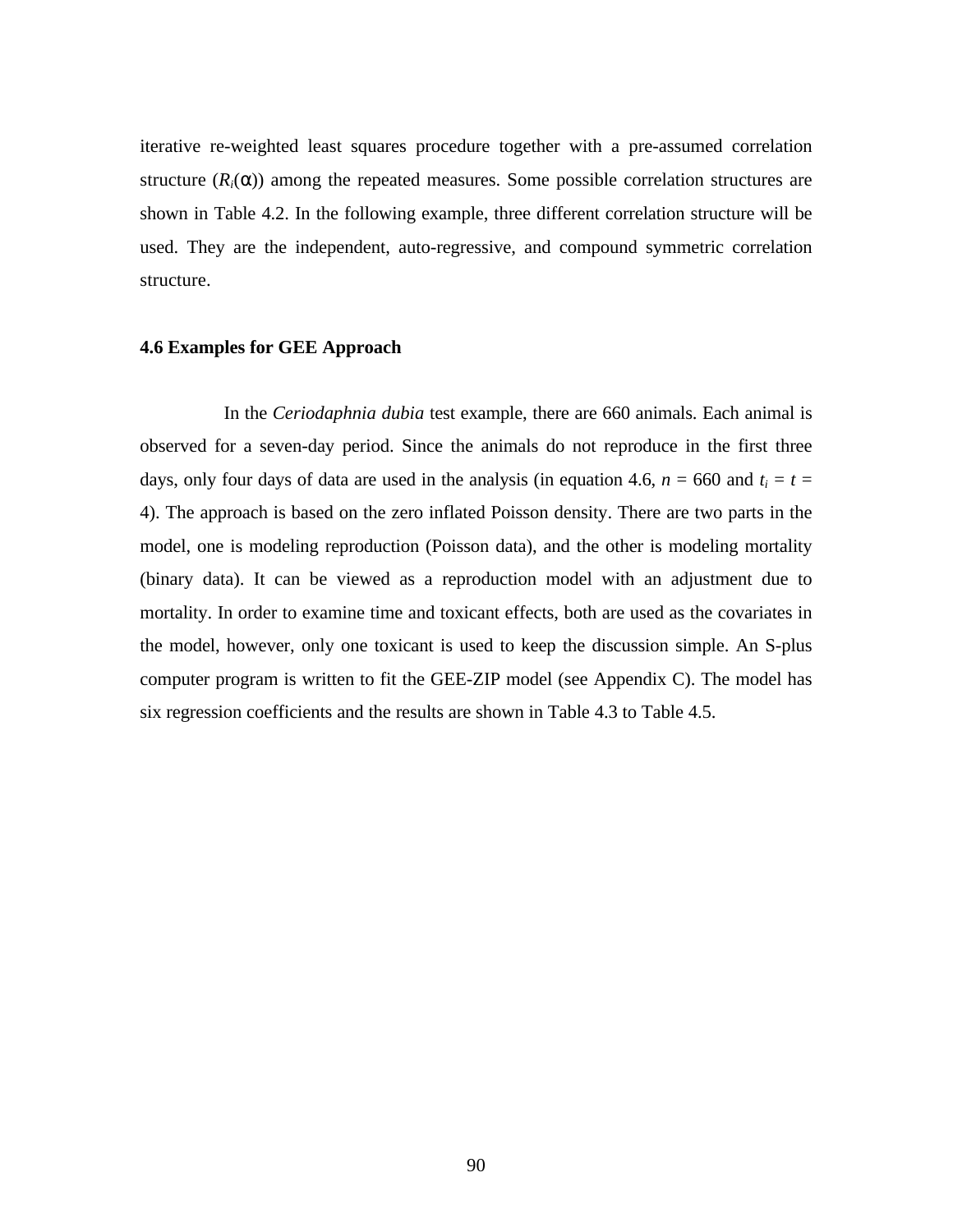|                       | Chromium | Copper   | Mercury  | Zinc     |
|-----------------------|----------|----------|----------|----------|
| $\beta_0$ (int.)      | 1.093    | 1.084    | 1.115    | 1.112    |
|                       | (0.0606) | (0.5695) | (0.0543) | (0.0625) |
| $\beta_1$ (time)      | 0.281    | 0.282    | 0.282    | 0.281    |
|                       | (0.0128) | (0.0128) | (0.127)  | (0.0129) |
| $\beta_2$ (toxic)     | $-0.050$ | $-0.019$ | $-0.043$ | $-0.004$ |
|                       | (0.0270) | (0.0083) | (0.0087) | (0.0016) |
| $\gamma_0$ (int.)     | 0.691    | 0.699    | 0.721    | 1.045    |
|                       | (0.0984) | (0.0921) | (0.0932) | (0.1035) |
| $\gamma_1$ (time)     | $-0.455$ | $-0.481$ | $-0.476$ | $-0.438$ |
|                       | (0.0320) | (0.0339) | (0.0331) | (0.0312) |
| (toxic)<br>$\gamma_2$ | 0.338    | 0.128    | 0.157    | 0.003    |
|                       | (0.0417) | (0.0125) | (0.0132) | (0.0028) |
| Sum squared Residual  | 29317.57 | 27354.99 | 25926.82 | 30788.25 |

**Table 4.3.** GEE-ZIP model for the ceriodaphnia data; S.E. in () (Independent correlation structure)

**Table 4.4.** GEE-ZIP model for the ceriodaphnia data; S.E. in () (Compound Symmetric correlation structure)

|                       | Chromium | Copper   | Mercury  | Zinc     |
|-----------------------|----------|----------|----------|----------|
| $\beta_0$ (int.)      | 1.086    | 1.078    | 1.117    | 1.096    |
|                       | (0.0487) | (0.0467) | (0.0453) | (0.0499) |
| $\beta_1$ (time)      | 0.293    | 0.292    | 0.291    | 0.293    |
|                       | (0.0113) | (0.0113) | (0.0113) | (0.0114) |
| $\beta_2$ (toxic)     | $-0.054$ | $-0.017$ | $-0.042$ | $-0.003$ |
|                       | (0.0198) | (0.0058) | (0.0064) | (0.0012) |
| $\gamma_0$ (int.)     | 0.555    | 0.584    | 0.597    | 0.821    |
|                       | (0.0958) | (0.0897) | (0.0906) | (0.1001) |
| (time)<br>$\gamma_1$  | $-0.366$ | $-0.404$ | $-0.392$ | $-0.347$ |
|                       | (0.0294) | (0.0311) | (0.0303) | (0.0288) |
| (toxic)<br>$\gamma_2$ | 0.275    | 0.109    | 0.131    | 0.002    |
|                       | (0.0394) | (0.0107) | (0.0124) | (0.0027) |
| Sum squared Residual  | 29374.26 | 27441.42 | 26013.00 | 30844.54 |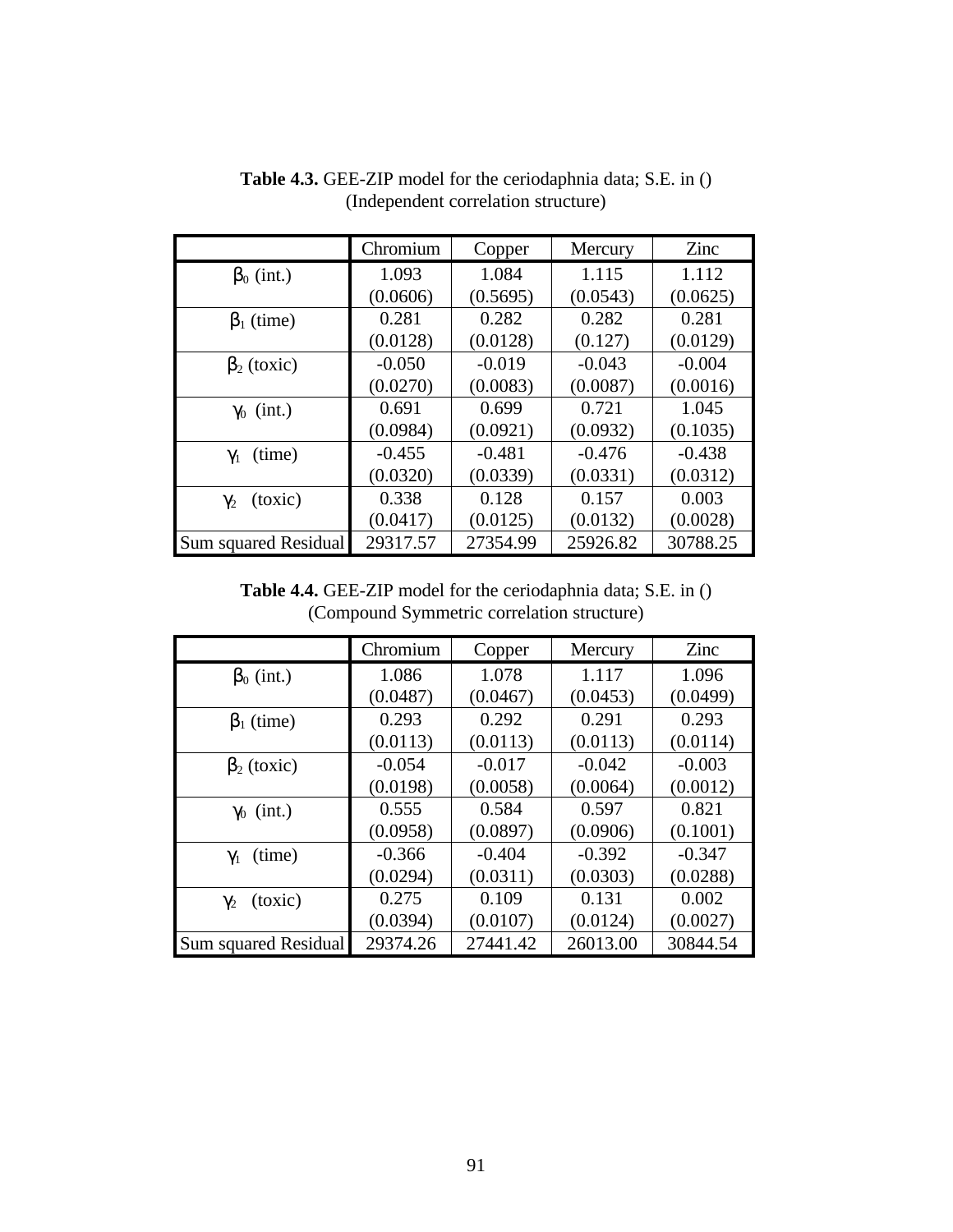|                             | Chromium | Copper   | Mercury  | Zinc     |
|-----------------------------|----------|----------|----------|----------|
| $\beta_0$ (int.)            | 1.114    | 1.109    | 1.135    | 1.125    |
|                             | (0.0546) | (0.0519) | (0.0500) | (0.0558) |
| $\beta_1$ (time)            | 0.288    | 0.289    | 0.288    | 0.289    |
|                             | (0.0131) | (0.0130) | (0.0128) | (0.0132) |
| $\beta_2$ (toxic)           | $-0.057$ | $-0.022$ | $-0.043$ | $-0.004$ |
|                             | (0.0214) | (0.0067) | (0.0070) | (0.0013) |
| $\gamma_0$ (int.)           | 0.649    | 0.674    | 0.694    | 0.961    |
|                             | (0.0995) | (0.0928) | (0.0939) | (0.1047) |
| (time)<br>$\gamma_1$        | $-0.434$ | $-0.469$ | $-0.462$ | $-0.408$ |
|                             | (0.0319) | (0.0337) | (0.0329) | (0.0311) |
| (toxic)<br>$\gamma_2$       | 0.322    | 0.125    | 0.153    | 0.003    |
|                             | (0.0410) | (0.0122) | (0.0130) | (0.0028) |
| <b>Sum squared Residual</b> | 29319.52 | 27305.96 | 25895.80 | 30796.90 |

**Table 4.5.** GEE-ZIP model for the ceriodaphnia data; S.E. in () (Auto-regressive correlation structure)

Different correlation structures can be embedded in the two parts to model the two different mechanisms. However, in this example, the same correlation structure is used in both the reproduction and mortality part. The estimates of the correlation structures for different models are shown in Table 4.6. Based on the sum of squared residuals, the mercury and copper model are found to be the better model among the four single toxicant models. The day effect is consistently significant in all the models, and also all four models have very similar time effect in both parts of the model (0.282 to 0.281 in reproduction, −0.438 to –0.481 in mortality part). The zinc model has the lowest toxicant effects among the four models while the chromium model has the highest. In addition, the models with auto-regressive correlation structure have the lowest sum of squared residuals (25895 for Mercury and 27305 for Copper). The auto-regressive correlation structure implies that the further apart the data points are, the lesser the correlation is between them. In the mortality parts of the copper and mercury model, the off-diagonal terms are very close to zero. It implies the use of the assumption of independent correlation structure in the model would be acceptable.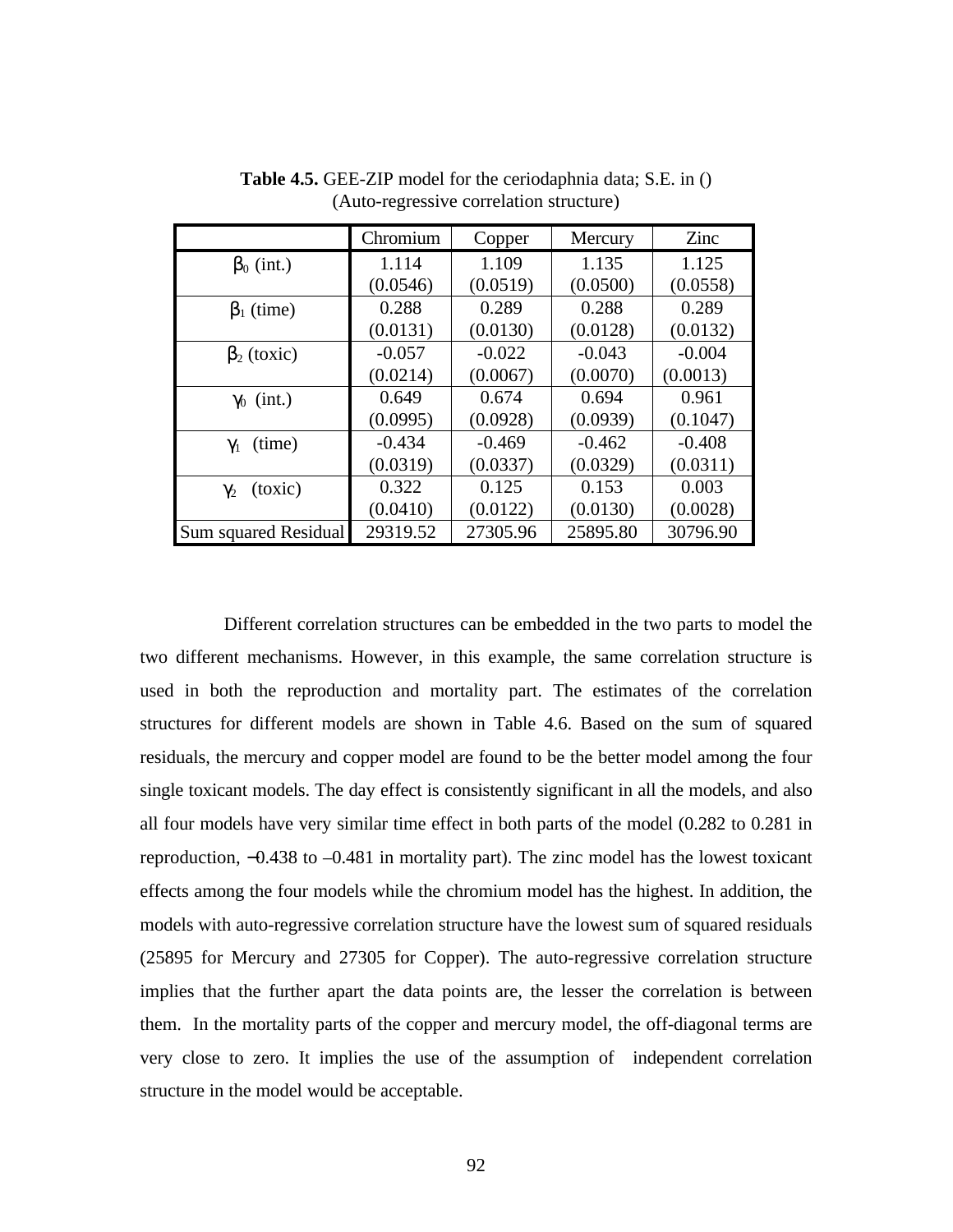The advantage of GEE-ZIP approach is the flexibility of allowing different correlation structures for the models. Even though the ZIP model in Chapter Two is in fact a univariate case of the GEE-ZIP model, and time can be treated as a covariate in the ZIP model, the estimate of the ZIP model would still be inappropriate or biased. This is because the ZIP model does not consider the possible correlation between the repeated measures. Unlike the derived variable approach, the GEE-ZIP model is able to handle covariates that change over time. By investigating the correlation structure together with the time effects, a better understanding of the underlying mechanism can be achieved.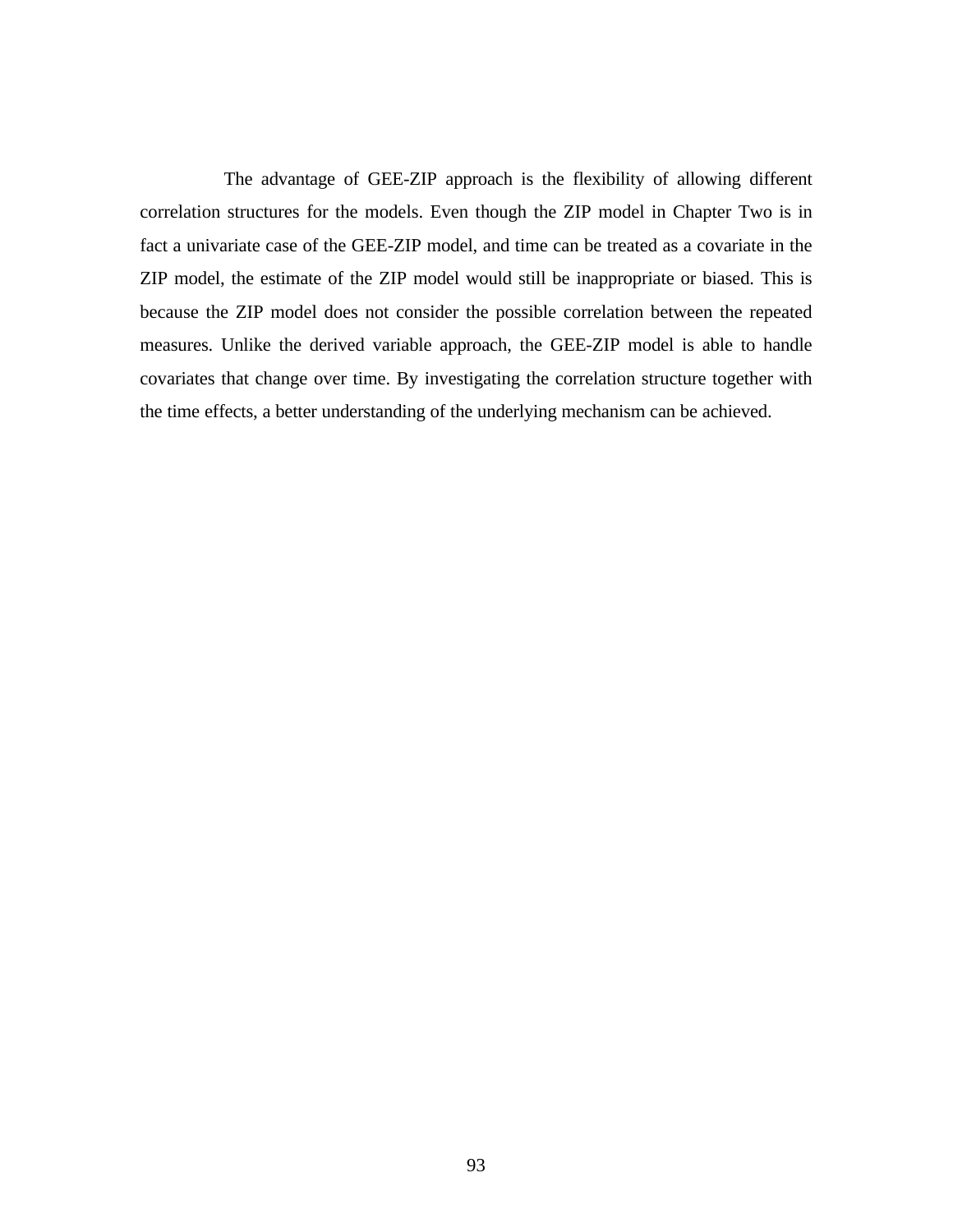|                    |              |              | Chromium     |              | Copper<br>Mercury |              |              | Zinc            |              |              |              |             |              |              |              |                |
|--------------------|--------------|--------------|--------------|--------------|-------------------|--------------|--------------|-----------------|--------------|--------------|--------------|-------------|--------------|--------------|--------------|----------------|
| Compound Symmetric |              |              |              |              |                   |              |              |                 |              |              |              |             |              |              |              |                |
| Reproduction       | $\mathbf{1}$ | 0.60         | 0.60         | 0.60         | $\mathbf{1}$      | 0.59         | 0.59         | 0.59            |              | 0.58         | 0.58         | 0.58        | $\mathbf{1}$ | 0.60         | 0.60         | 0.60           |
|                    |              | 1            | 0.60         | 0.60         |                   | $\mathbf{1}$ | 0.59         | 0.59            |              | $\mathbf{1}$ | 0.58         | 0.58        |              | $\mathbf{1}$ | 0.60         | 0.60           |
|                    |              |              | 1            | 0.60         |                   |              | 1            | 0.59            |              |              | $\mathbf{1}$ | 0.58        |              |              | 1            | 0.60           |
|                    |              |              |              |              |                   |              |              | $\bf{l}$        |              |              |              | 1           |              |              |              | 1              |
| Mortality          | $\mathbf{1}$ | 0.20         | 0.20         | $0.20$ ]     | $\mathbf{1}$      | 0.15         | 0.15         | 0.15            | $\mathbf{1}$ | 0.17         | 0.17         | 0.17        | $\mathbf{1}$ | 0.22         | 0.22         | 0.22           |
|                    |              | 1            | 0.20         | 0.20         |                   | 1            | 0.15         | 0.15            |              | $\mathbf{1}$ | 0.17         | 0.17        |              | 1            | 0.22         | 0.22           |
|                    |              |              | $\mathbf{1}$ | 0.20         |                   |              | 1            | 0.15            |              |              | $\mathbf{1}$ | 0.17        |              |              | $\mathbf{1}$ | 0.22           |
|                    |              |              |              |              |                   |              |              | 1               |              |              |              | $\mathbf 1$ |              |              |              | $\mathbf{1}$   |
|                    |              |              |              |              |                   |              |              | Auto-regressive |              |              |              |             |              |              |              |                |
| Reproduction       | $\mathbf{1}$ | 0.61         | 0.37         | 0.23         | $\mathbf{1}$      | 0.60         | 0.35         | 0.21            | $\mathbf{1}$ | 0.58         | 0.34         | $0.19$ ]    | $\mathbf{1}$ | 0.62         | 0.38         | 0.24           |
|                    |              | 1            | 0.61         | 0.37         |                   | 1            | 0.60         | 0.35            |              | $\mathbf{1}$ | 0.58         | 0.34        |              | 1            | 0.62         | 0.38           |
|                    |              |              | $\mathbf{1}$ | 0.61         |                   |              | 1            | 0.60            |              |              | $\mathbf{1}$ | 0.58        |              |              | $\mathbf{1}$ | 0.62           |
|                    |              |              |              | 1            |                   |              |              | 1               |              |              |              | 1           |              |              |              | 1              |
| Mortality          | $\mathbf{1}$ | 0.08         | 0.01         | 0.00         | $\mathbf{1}$      | 0.04         | 0.00         | 0.00            | $\mathbf{1}$ | 0.05         | 0.00         | 0.00        | $\mathbf{1}$ | 0.11         | 0.01         | $\overline{0}$ |
|                    |              | $\mathbf{1}$ | 0.08         | 0.01         |                   | $\mathbf{1}$ | 0.04         | 0.00            |              | $\mathbf{1}$ | 0.05         | 0.00        |              | $\mathbf{1}$ | 0.11         | 0.01           |
|                    |              |              | $\mathbf{1}$ | 0.08         |                   |              | $\mathbf{1}$ | 0.04            |              |              | $\mathbf{1}$ | 0.05        |              |              | $\mathbf{1}$ | 0.11           |
|                    |              |              |              | $\mathbf{I}$ |                   |              |              | 1               |              |              |              | $\mathbf 1$ |              |              |              | $\mathbf{1}$   |

**Table 4.6.** The correlation estimates for different models (symmetric)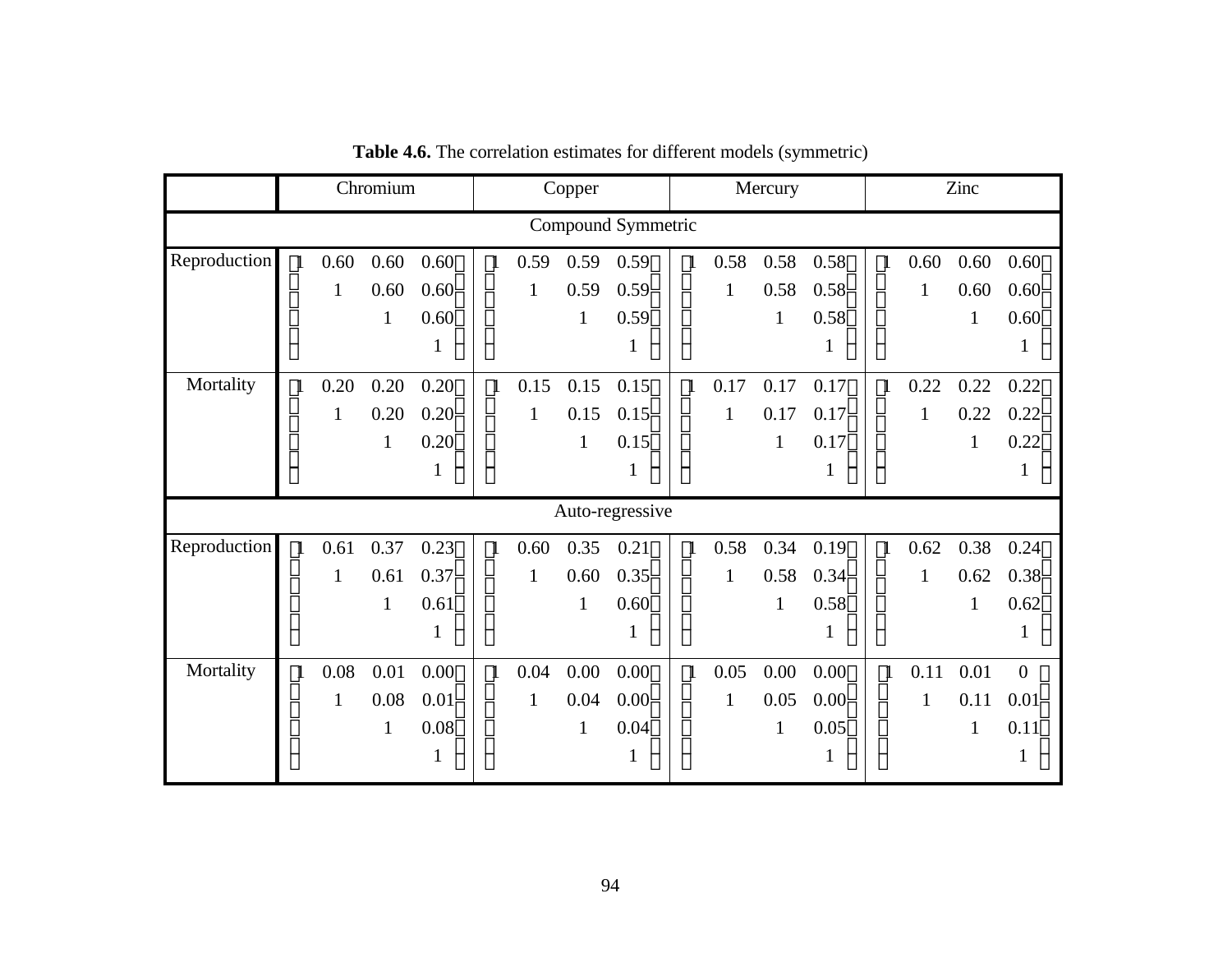## **4.6.1 Inhibition Concentration**

In order to interpret the results for the GEE approaches, an overall prediction and the inhibition concentration (IC) can be defined as those in Chapter three. By using the same definition in Chapter three, the overall mean can be expressed as  $\hat{\Gamma}(1-\hat{p})$ , where  $\hat{\mathsf{I}}$  is the predicted mean of the Poisson GEE and  $\hat{p}$  is the predicted mean of the logistic GEE. This can be viewed as the reproduction weighted by mortality probability. Since there are two independent variables (time and toxicant concentration), the mean response is a surface and the IC levels are a set of contour lines. Since the auto-regressive correlation models have the lowest sum of squared residuals, their contours of the IC levels are plotted in Figure 4.1. The IC levels of the chromium model are the lowest, which means that chromium has a relatively stronger toxic effect than the other effluents. However, the slopes of the IC lines are relatively flat when compared with other models. This means the toxic effect of chromium does not change as fast as the other effluents.

## **Figure 4.1.** IC levels of the four single toxicant models with time effect (PDF, 4K, Fig4-1.pdf)

#### **4.7. MIM revisited**

With the GEE-ZIP model established, we now can compare the GEE-ZIP estimate with the MIM estimate. The mixture idea suggests the observation Y is equal to the product  $X^*Z$ , where X presents fecundity and Z indicates mortality. The GEE-ZIP model is then based on the two parts model:

$$
log(\underline{\lambda}) = B\underline{\beta}
$$
 and  $logit(\underline{p}) = log(\underline{p}/(1-\underline{p})) = G\gamma$ ,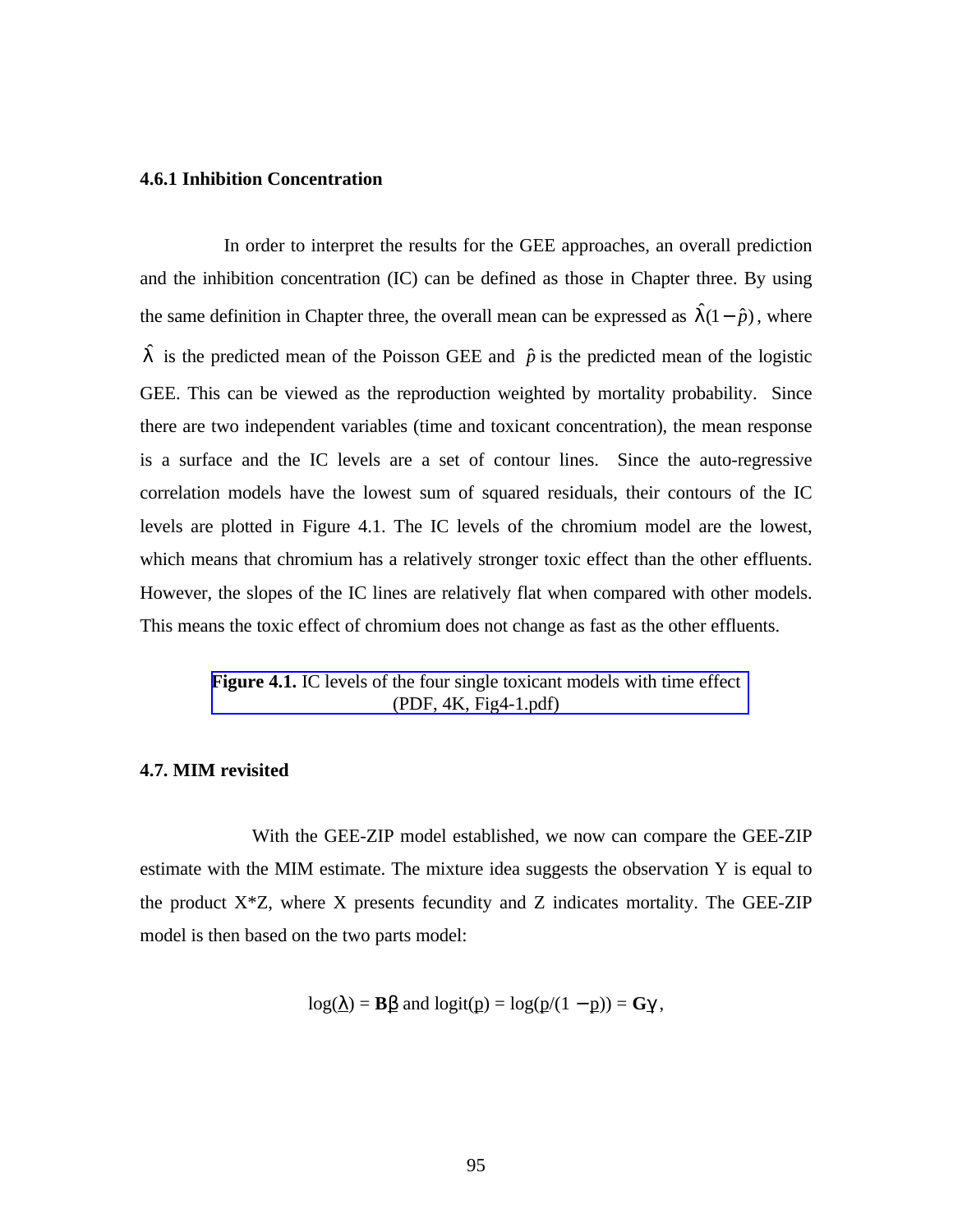where the Poisson part models fecundity  $(X)$ , and the logistic part models mortality  $(Z)$ . The prediction of the GEE-ZIP can be written as  $\hat{\tau} = \hat{\tau}(1 - \hat{p})$ , where  $\hat{\tau}$  is just the expected value of the observation Y,  $\hat{\Gamma}$  is the expected value of X, and  $(1-\hat{p})$  is the expected value of Z. This is exactly the idea in the MIM estimation

$$
\sum_{i=1}^{t} E(X_i) = \sum_{i=1}^{t} \frac{E(Y_i)}{E(Z_i)},
$$

where the fecundity is estimated with adjustment for the mortality effect. In the GEE-ZIP, the fecundity (X) is estimated (or predicted) by the Poisson part of the model and the adjustment for mortality is estimated by the logistic part (model for Z). However, the MIM estimation does not involve any covariate. The MIM estimation of the mean is then equivalent to the prediction of the intercept only GEE-ZIP model. An estimate for the variance of the X can then be developed based on the GEE-ZIP estimate. The quantity

$$
\sum_{i=1}^{t} E(X_i) = \sum_{i=1}^{t} \hat{\Gamma}_i
$$
 can be expressed as a linear combination  $c' \hat{\Gamma}$  where *c* is a *t*×1 vector

of 1's, and 
$$
\hat{L}
$$
 is a  $t \times 1$  vector of  $\hat{L}_i$  ( $i = 1,...,t$ ). The variance of  $\sum_{i=1}^t E(X_i)$  becomes the

variance of  $c'$   $\hat{I}$ , which is equal to  $c' \hat{\Sigma} c$  where  $\hat{\Sigma}$  is the estimated variance-covariance matrix of  $\hat{I}_i$ . The value of  $\hat{\Sigma}$  can be obtained from the estimated variance-covariance matrix of the GEE-ZIP model. Since the vector *c* is just a column of ones,  $c \hat{\Sigma} c$  is just the sum of all the terms in  $\hat{\Sigma}$ . For example, if the subject is measured four times ( $t=4$ ), then c' is a 4×1 vector, and  $\hat{\Sigma}$  is a 4×4 matrix with elements  $S_{ij}^2$  where *i*, *j* = 1,2,3,4. Then  $c \hat{\Sigma} c$  is

just  $\sum_{i=1}^{t} \sum_{j=1}^{t}$ *i j t j*  $c_i$ S $\frac{2}{ij}c$  $-1$   $j=1$  $S_{ii}^2 c_i$ . This estimate of the variance of mean can then be compared with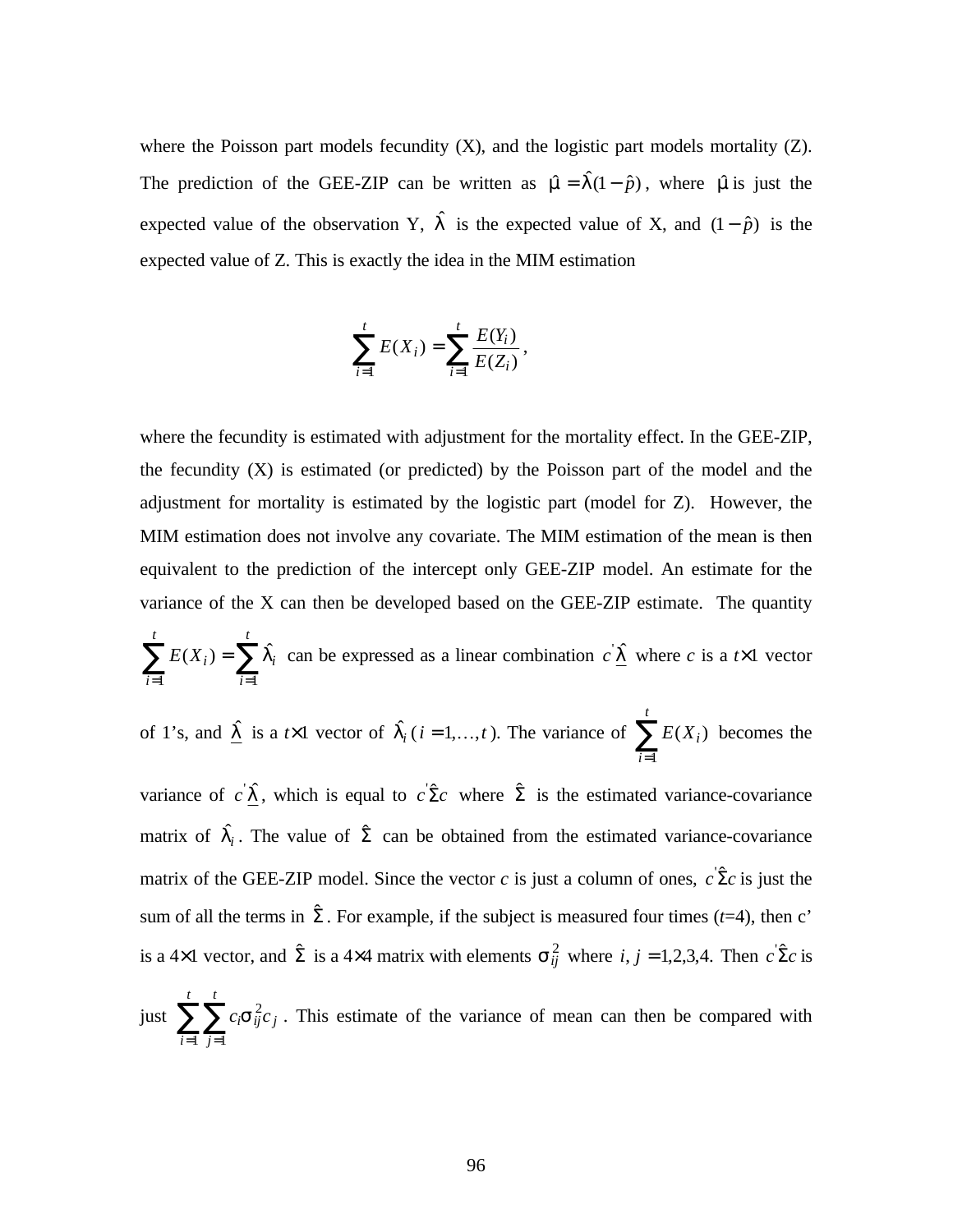Hamilton's (1986) bootstrap method (Table. 4.7) using Hamilton's site three data (Hamilton, 1986).

|                  | MIM  | GEE                              | GEE   |
|------------------|------|----------------------------------|-------|
|                  |      | (Auto-regressive) (Exchangeable) |       |
| mean             | 13.5 | 16.88                            | 15.58 |
| variance of mean | 4.36 | 2.036                            | 1.645 |

**Table 4.7.** MIM and GEE-ZIP mean estimates and their variance

Two correlation structures are used in the GEE-ZIP model, and they are compared with the MIM method. The estimated mean reproduction for the exchangeable correlation model has the lowest variance among the three.

Hamilton uses a bootstrap method to obtain the variance without explicitly assuming any correlation structure in the data. The estimate obtained by the Hamilton method has a relatively high variance compared to that obtained by the GEE-ZIP model. The variance of the GEE-ZIP is obtained by using the Poisson part of the model and its estimated covariance matrix as discussed in the previous section. Since the calculation includes the covariance terms, the results of the GEE-ZIP model depend on the correlation assumption.

## **4.8. Conclusion**

There are two major problems with exploring longitudinal toxicity data. One is the possible correlation structure among the repeated measures within each subject. The other is the problem of extra zeroes due to mortality.